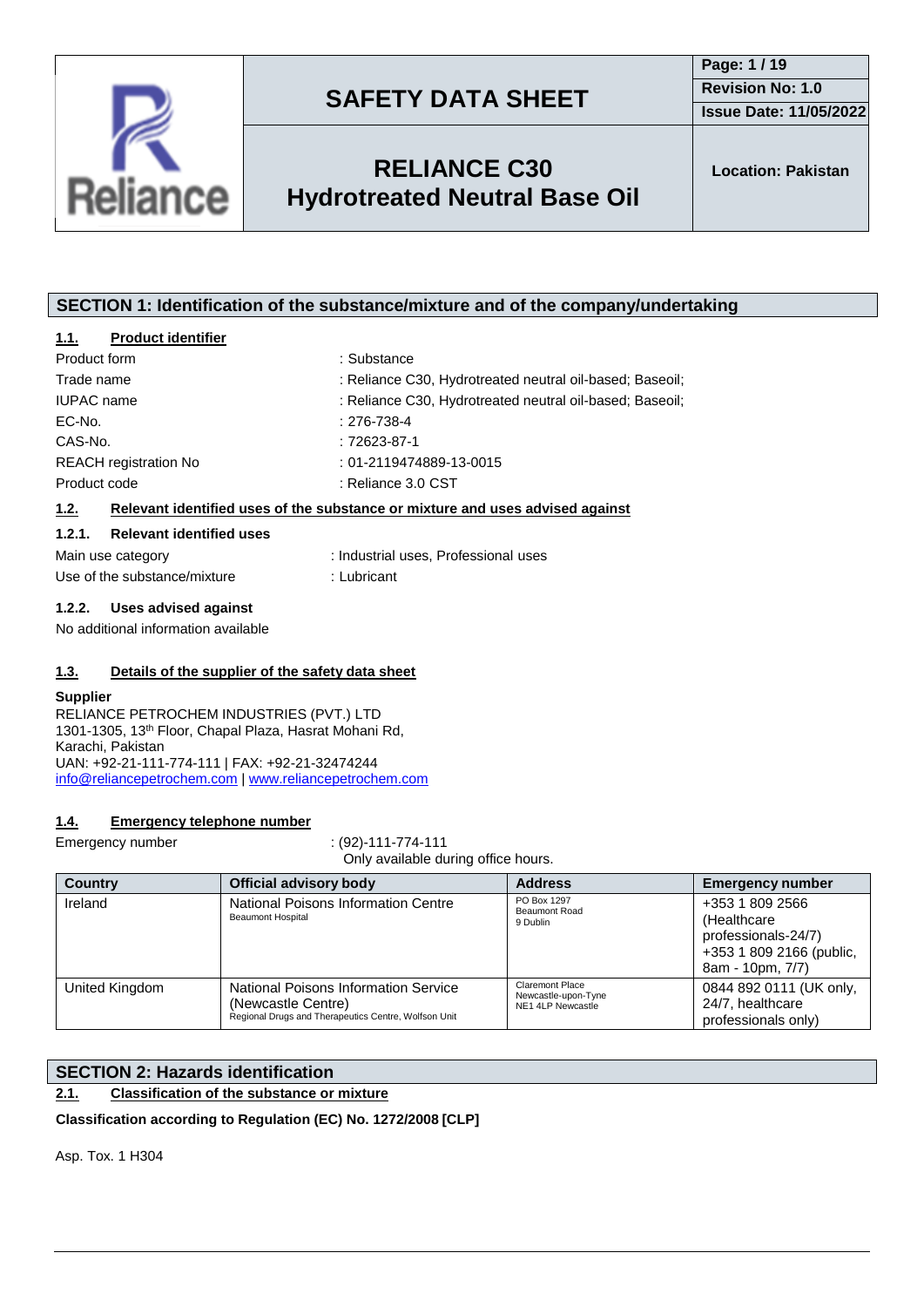

## **Page: 2 / 19 Revision No: 1.0**

**Issue Date: 11/05/2022**

## **RELIANCE C30 Hydrotreated Neutral Base Oil**

### **2.2. Label elements**

**Labelling according to Regulation (EC) No. 1272/2008 [CLP]**

Hazard pictograms (CLP) :



Signal word : Danger Hazard statements (CLP) : H304 - May be fatal if swallowed and enters airways.<br>Precautionary statements (CLP) : P301+P310 - IF SWALLOWED: Immediately call a P

: P301+P310 - IF SWALLOWED: Immediately call a POISON CENTER, a doctor. P331 - Do NOT induce vomiting.

### **2.3. Other hazards**

Other hazards **in the PBT** and vPvB assessment. The product does not meet the PBT and vPvB classification criteria.

| <b>Component</b>                         |                                                                                           |  |
|------------------------------------------|-------------------------------------------------------------------------------------------|--|
| Lubricating oils (petroleum), C30,       | This substance/mixture does not meet the PBT criteria of REACH regulation,                |  |
| hydrotreated neutral oil-based; Baseoil- | annex XIII                                                                                |  |
| unspecified (72623-87-1)                 | This substance/mixture does not meet the vPvB criteria of REACH regulation,<br>annex XIII |  |

The mixture does not contain substance(s) included in the list established in accordance with Article 59(1) of REACH for having endocrine disrupting properties, or is not identified as having endocrine disrupting properties in accordance with the criteria set out in Commission Delegated Regulation (EU) 2017/2100 or Commission Regulation (EU) 2018/605

|          | <b>SECTION 3: Composition/information on ingredients</b> |                                                                                                                                                                                                                                                                                                                                                                                                                                                                                                                                                 |  |
|----------|----------------------------------------------------------|-------------------------------------------------------------------------------------------------------------------------------------------------------------------------------------------------------------------------------------------------------------------------------------------------------------------------------------------------------------------------------------------------------------------------------------------------------------------------------------------------------------------------------------------------|--|
| 3.1.     | <b>Substances</b>                                        |                                                                                                                                                                                                                                                                                                                                                                                                                                                                                                                                                 |  |
| Comments |                                                          | : Note L: The harmonised classification as a carcinogen applies unless it can be<br>shown that the substance contains less than 3 % of dimethyl sulphoxide extract as<br>measured by IP 346 ("Determination of polycyclic aromatics in unused lubricating<br>base oils and asphaltene free petroleum fractions - Dimethyl sulphoxide extraction<br>refractive index method" Institute of Petroleum, London), in which case a<br>classification in accordance with Title II of this Regulation shall be performed also for<br>that hazard class. |  |
|          | Substance name                                           | : Lubricating oils (petroleum), C30, hydrotreated neutral oil-based; Baseoil-<br>unspecified                                                                                                                                                                                                                                                                                                                                                                                                                                                    |  |
| CAS-No.  |                                                          | $:72623-87-1$                                                                                                                                                                                                                                                                                                                                                                                                                                                                                                                                   |  |
| EC-No.   |                                                          | $: 276 - 738 - 4$                                                                                                                                                                                                                                                                                                                                                                                                                                                                                                                               |  |

| Substance name                                                                             | <b>Product identifier</b>                                                                                 | $\frac{0}{0}$ | <b>Classification according</b><br>to Regulation (EC) No.<br>1272/2008 [CLP] |
|--------------------------------------------------------------------------------------------|-----------------------------------------------------------------------------------------------------------|---------------|------------------------------------------------------------------------------|
| Lubricating oils (petroleum), C30, hydrotreated neutral oil-<br>based; Baseoil-unspecified | (CAS-No.) 72623-87-1<br>(EC-No.) 276-738-4<br>(EC Index) 649-483-00-5<br>(REACH-no) 01-2119474889-13-0015 | 100           | Asp. Tox. 1, H304                                                            |

Full text of H- and EUH-statements: see section 16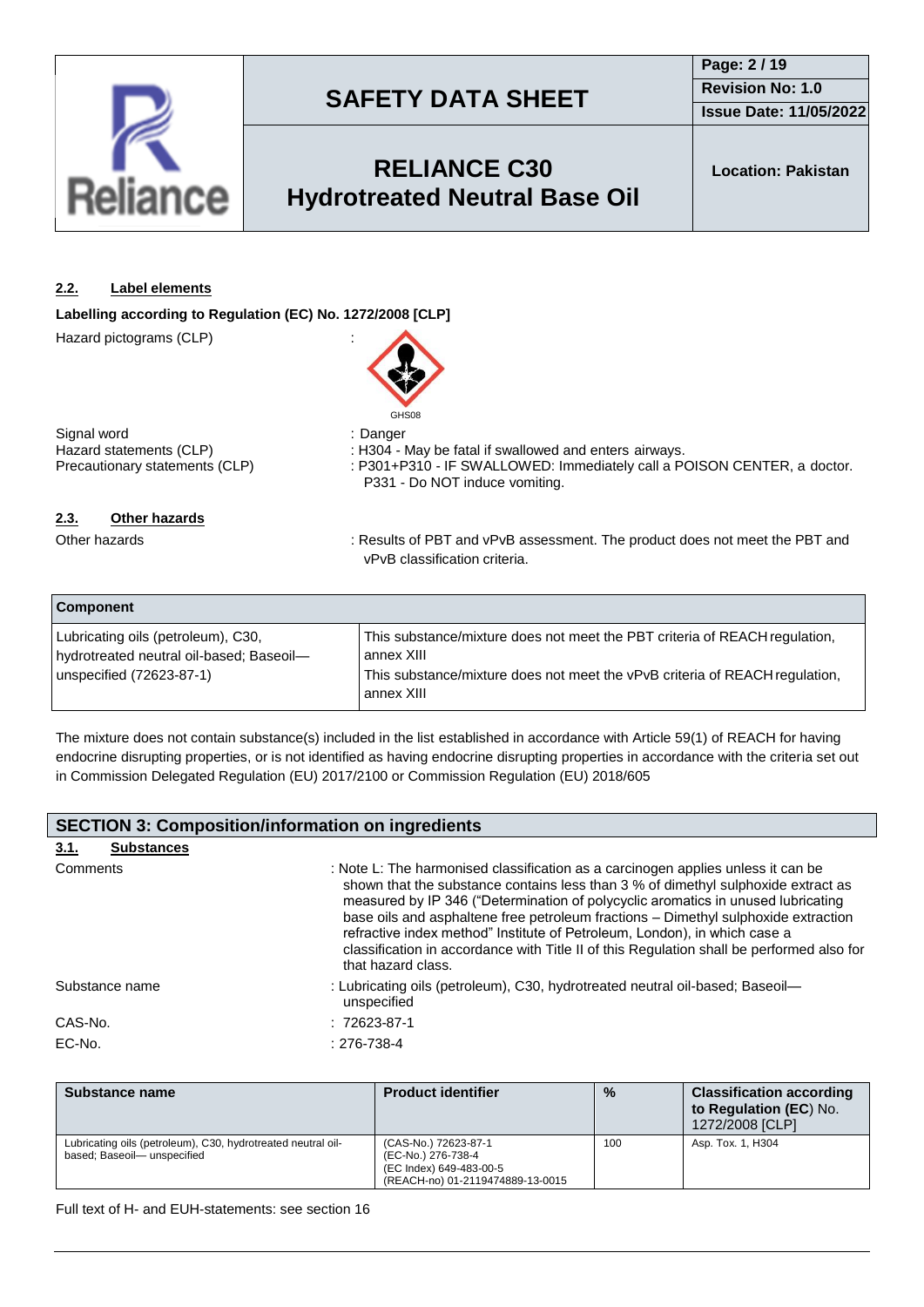

**Issue Date: 11/05/2022**

## **RELIANCE C30 Hydrotreated Neutral Base Oil**

**Location: Pakistan**

#### **3.2. Mixtures**

Not applicable

| <b>SECTION 4: First aid measures</b>             |                                                                                                                                                                                                                                                                                                                                        |  |
|--------------------------------------------------|----------------------------------------------------------------------------------------------------------------------------------------------------------------------------------------------------------------------------------------------------------------------------------------------------------------------------------------|--|
| <b>Description of first aid measures</b><br>4.1. |                                                                                                                                                                                                                                                                                                                                        |  |
| Additional advice                                | : First aider: Pay attention to self-protection!. Concerning personal protective<br>equipment to use, see section 8. Never give anything by mouth to an unconscious<br>person. In case of doubt or persistent symptoms, consult always a physician. Show<br>this safety data sheet to the doctor in attendance. Treat symptomatically. |  |
| Inhalation                                       | : Remove casualty to fresh air and keep warm and at rest. In case of doubt or<br>persistent symptoms, consult always a physician.                                                                                                                                                                                                      |  |
| Skin contact                                     | : Remove contaminated clothing and shoes. Gently wash with plenty of soap and<br>water. In case of doubt or persistent symptoms, consult always a physician.                                                                                                                                                                           |  |
| Eyes contact                                     | : Rinse immediately carefully and thoroughly with eye-bath or water. Remove contact<br>lenses, if present and easy to do. Continue rinsing. In case of doubt or persistent<br>symptoms, consult always a physician.                                                                                                                    |  |
| Ingestion                                        | : Rinse mouth thoroughly with water. Do NOT induce vomiting. Get immediate<br>medical advice/attention.                                                                                                                                                                                                                                |  |
| 4.2.                                             | Most important symptoms and effects, both acute and delayed                                                                                                                                                                                                                                                                            |  |
| Inhalation                                       | : Inhalation is unlikely except at elevated temperature and/or pressure. The following<br>symptoms may occur: Irritating to the respiratory system, may cause throat pain and<br>cough.                                                                                                                                                |  |
| Skin contact                                     | : The following symptoms may occur: Prolonged or repeated contact may cause skin<br>to become dry. Prolonged or repeated contact with the skin may cause dermatitis.                                                                                                                                                                   |  |
| Eyes contact                                     | : The following symptoms may occur: May cause slight irritation.                                                                                                                                                                                                                                                                       |  |
| Ingestion                                        | : May be fatal if swallowed and enters airways. The following symptoms may occur:<br>Pulmonary oedema. Nausea. Diarrhoea.                                                                                                                                                                                                              |  |

### **4.3. Indication of any immediate medical attention and special treatment needed**

No additional information available

|                                                               | <b>SECTION 5: Firefighting measures</b>                                                                                                                                               |  |  |
|---------------------------------------------------------------|---------------------------------------------------------------------------------------------------------------------------------------------------------------------------------------|--|--|
| <b>Extinguishing media</b><br>5.1.                            |                                                                                                                                                                                       |  |  |
| Suitable extinguishing media                                  | : carbon dioxide (CO2), powder, alcohol-resistant foam, water spray.                                                                                                                  |  |  |
| Unsuitable extinguishing media                                | : Strong water jet.                                                                                                                                                                   |  |  |
| 5.2.<br>Special hazards arising from the substance or mixture |                                                                                                                                                                                       |  |  |
| Specific hazards                                              | : Not flammable. Heating will cause a rise in pressure with a risk of bursting.                                                                                                       |  |  |
| Hazardous decomposition products in<br>case of fire           | : Carbon oxides (CO, CO2). inorganic compounds. Organic compounds. Nitrogen<br>oxides (NOx).                                                                                          |  |  |
| <b>Advice for firefighters</b><br>5.3.                        |                                                                                                                                                                                       |  |  |
| Firefighting instructions                                     | : Evacuate area. Use water spray or fog for cooling exposed containers. Contain the<br>extinguishing fluids by bunding. Prevent fire fighting water from entering the<br>environment. |  |  |
| Protection during firefighting                                | : Do not attempt to take action without suitable protective equipment. Self-contained<br>breathing apparatus.                                                                         |  |  |
| Other information                                             | : Do not allow run-off from fire-fighting to enter drains or water courses. Dispose of<br>waste in accordance with environmental legislation.                                         |  |  |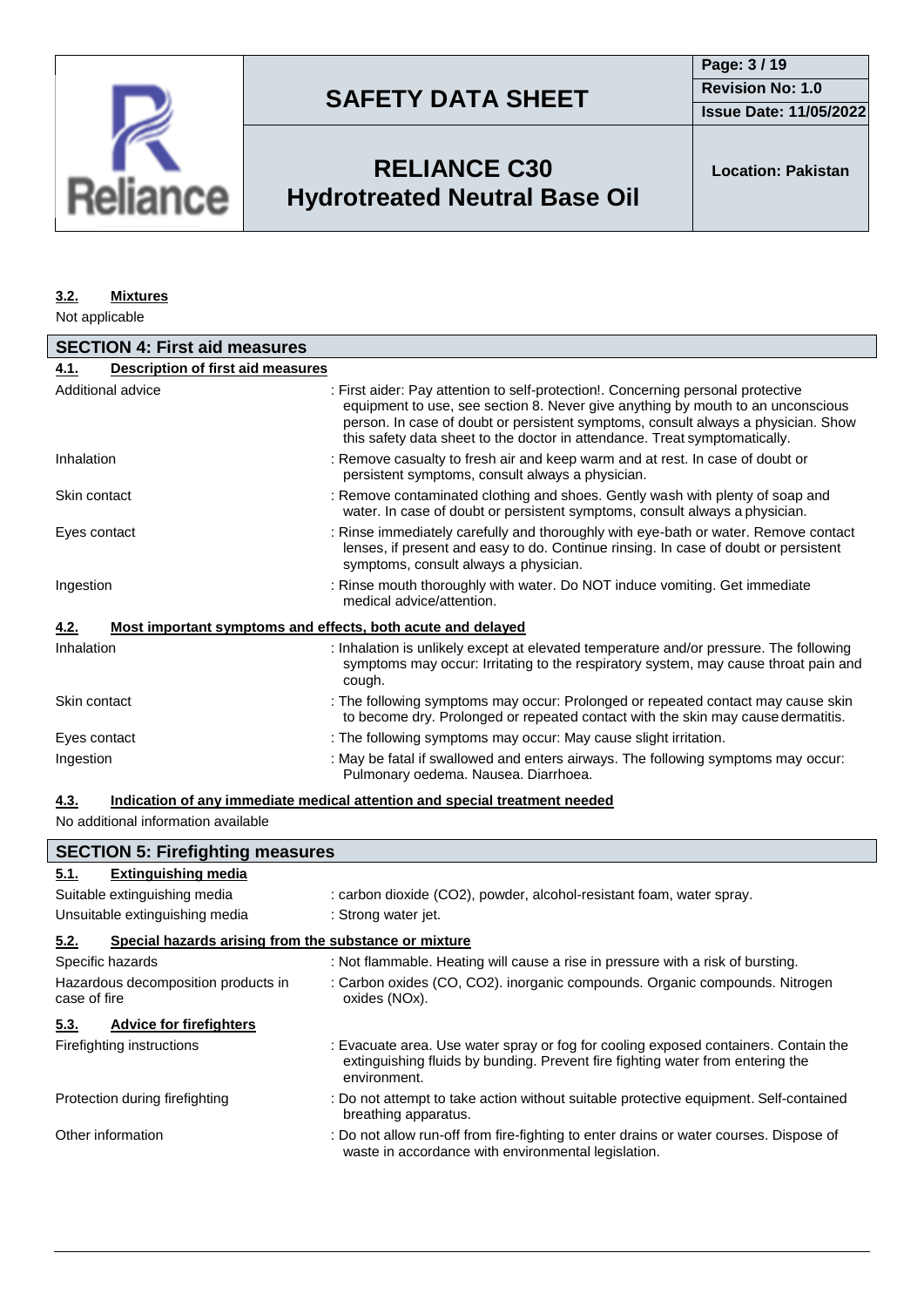

**Issue Date: 11/05/2022**

## **RELIANCE C30 Hydrotreated Neutral Base Oil**

**Location: Pakistan**

| <b>SECTION 6: Accidental release measures</b> |                                                                            |                                                                                                                                                                                                                                                                                                                                                                                                                                                                             |  |
|-----------------------------------------------|----------------------------------------------------------------------------|-----------------------------------------------------------------------------------------------------------------------------------------------------------------------------------------------------------------------------------------------------------------------------------------------------------------------------------------------------------------------------------------------------------------------------------------------------------------------------|--|
| 6.1.                                          | <b>Personal precautions, protective equipment and emergency procedures</b> |                                                                                                                                                                                                                                                                                                                                                                                                                                                                             |  |
| 6.1.1.                                        | For non-emergency personnel                                                |                                                                                                                                                                                                                                                                                                                                                                                                                                                                             |  |
|                                               | For non-emergency personnel                                                | : Evacuate unnecessary personnel. Keep upwind. Provide adequate ventilation. Wear<br>recommended personal protective equipment. Concerning personal protective<br>equipment to use, see section 8. Do not breathe vapours. Avoid contact with skin,<br>eyes and clothing.                                                                                                                                                                                                   |  |
| 6.1.2.                                        | For emergency responders                                                   |                                                                                                                                                                                                                                                                                                                                                                                                                                                                             |  |
|                                               | For emergency responders                                                   | : Ensure procedures and training for emergency decontamination and disposal are in<br>place. Concerning personal protective equipment to use, see section 8.                                                                                                                                                                                                                                                                                                                |  |
| 6.2.                                          | <b>Environmental precautions</b>                                           |                                                                                                                                                                                                                                                                                                                                                                                                                                                                             |  |
|                                               |                                                                            | Do not allow to enter into surface water or drains. Notify authorities if product enters sewers or public waters.                                                                                                                                                                                                                                                                                                                                                           |  |
| 6.3.                                          | Methods and material for containment and cleaning up                       |                                                                                                                                                                                                                                                                                                                                                                                                                                                                             |  |
|                                               | Methods for cleaning up                                                    | : Stop leak if safe to do so. Dam up the liquid spill. Small quantities of liquid spill: take<br>up in non-combustible absorbent material and shovel into container for disposal.<br>Recover large spills by pumping (use an explosion proof or hand pump). Place in a<br>suitable container for disposal in accordance with the waste regulations (see Section<br>13). This material and its container must be disposed of in a safe way, and as per<br>local legislation. |  |
| 6.4.                                          | <b>Reference to other sections</b>                                         |                                                                                                                                                                                                                                                                                                                                                                                                                                                                             |  |
|                                               |                                                                            | Concerning personal protective equipment to use, see section 8. Concerning disposal elimination after cleaning, see section 13.                                                                                                                                                                                                                                                                                                                                             |  |
|                                               | <b>SECTION 7: Handling and storage</b>                                     |                                                                                                                                                                                                                                                                                                                                                                                                                                                                             |  |

| 7.1.                       | <b>Precautions for safe handling</b>                         |                                                                                                                                                                                                                                                                                                                                                                                                                                                                                           |
|----------------------------|--------------------------------------------------------------|-------------------------------------------------------------------------------------------------------------------------------------------------------------------------------------------------------------------------------------------------------------------------------------------------------------------------------------------------------------------------------------------------------------------------------------------------------------------------------------------|
|                            | Precautions for safe handling                                | : Provide adequate ventilation. Use personal protective equipment as required.<br>Concerning personal protective equipment to use, see section 8. Do not breathe<br>vapours. Avoid contact with skin, eyes and clothing. Take any precaution to avoid<br>mixing with Incompatible materials, Refer to Section 10 on Incompatible Materials.<br>Ensure proper process control to avoid excess waste discharge (temperature,<br>concentration, pH, time). Avoid release to the environment. |
| Hygiene measures           |                                                              | : Keep good industrial hygiene. Wash hands and other exposed areas with mild soap<br>and water before eating, drinking or smoking and when leaving work. Do not eat,<br>drink or smoke when using this product. Keep away from food, drink and animal<br>feedingstuffs. Remove contaminated clothes. Separate working clothes from town<br>clothes. Launder separately. Wash contaminated clothing before reuse.                                                                          |
| 7.2.                       | Conditions for safe storage, including any incompatibilities |                                                                                                                                                                                                                                                                                                                                                                                                                                                                                           |
| Storage conditions         |                                                              | : Store in a dry, cool and well-ventilated place. Keep away from heat. Do not store<br>near or with any of the incompatible materials listed in section 10. Bund storage<br>facilities to prevent soil and water pollution in the event of spillage.                                                                                                                                                                                                                                      |
|                            | Packaging materials                                          | : Keep only in the original container.                                                                                                                                                                                                                                                                                                                                                                                                                                                    |
| 7.3.<br>No data available. | Specific end use(s)                                          |                                                                                                                                                                                                                                                                                                                                                                                                                                                                                           |
|                            | $\sim$ $\sim$ $\sim$ $\sim$                                  |                                                                                                                                                                                                                                                                                                                                                                                                                                                                                           |

### **SECTION 8: Exposure controls/personal protection**

### **8.1. Control parameters**

| Lubricating oils (petroleum), C30, hydrotreated neutral oil-based; Baseoil— unspecified (72623-87-1) |                           |  |
|------------------------------------------------------------------------------------------------------|---------------------------|--|
| DNEL/DMEL (workers)                                                                                  |                           |  |
| Long-term - systemic effects, dermal                                                                 | 0,97 mg/kg bodyweight/day |  |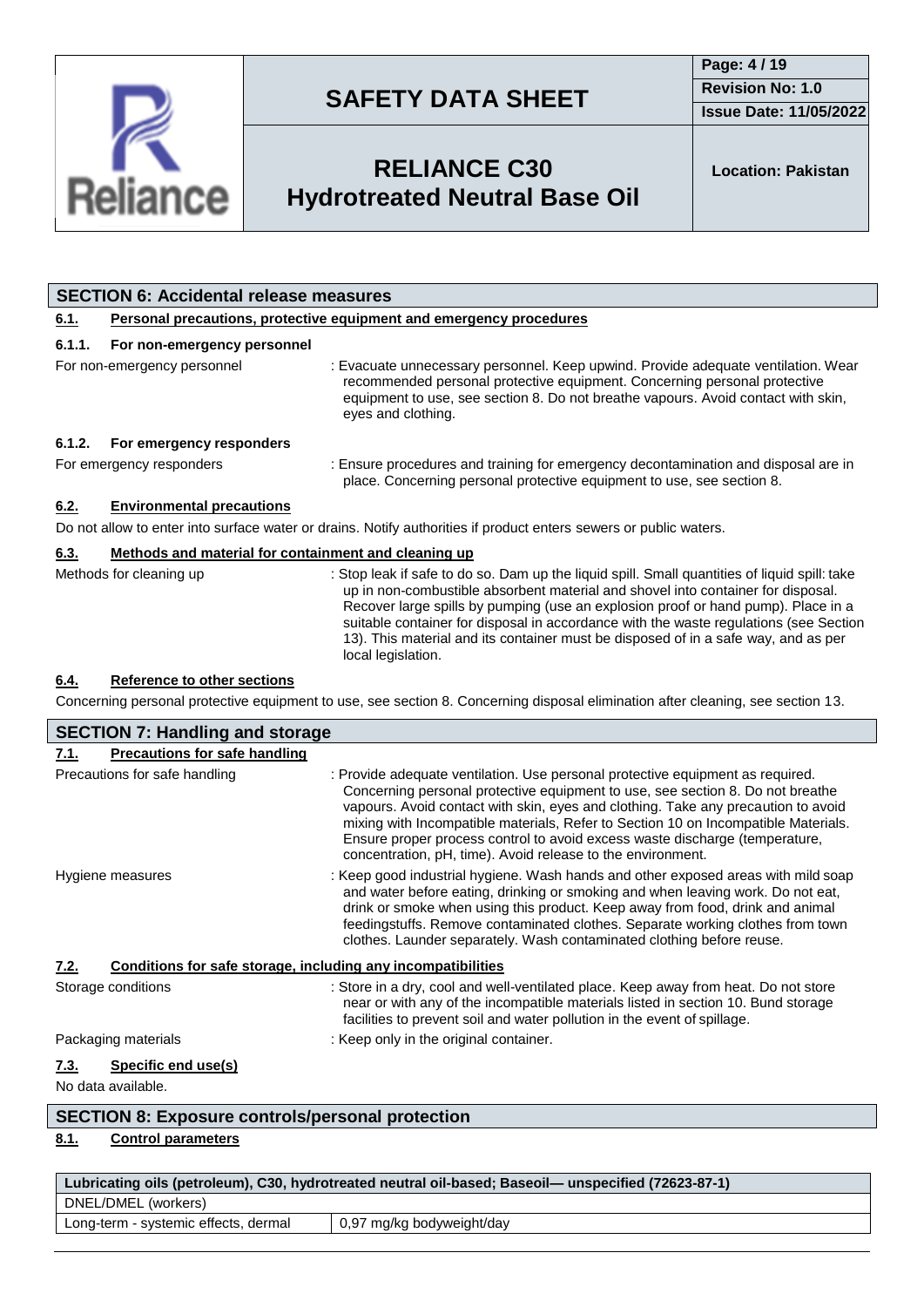



# **RELIANCE C30 Hydrotreated Neutral Base Oil**

**Location: Pakistan**

| Lubricating oils (petroleum), C30, hydrotreated neutral oil-based; Baseoil- unspecified (72623-87-1) |                                                                                                                                                                                                                                                                                                                                                                                                                                  |  |
|------------------------------------------------------------------------------------------------------|----------------------------------------------------------------------------------------------------------------------------------------------------------------------------------------------------------------------------------------------------------------------------------------------------------------------------------------------------------------------------------------------------------------------------------|--|
| Long-term - systemic effects, inhalation                                                             | $2,73$ mg/m <sup>3</sup>                                                                                                                                                                                                                                                                                                                                                                                                         |  |
| Long-term - local effects, inhalation                                                                | 5,58 mg/m <sup>3</sup>                                                                                                                                                                                                                                                                                                                                                                                                           |  |
| PNEC (water)                                                                                         |                                                                                                                                                                                                                                                                                                                                                                                                                                  |  |
| PNEC aqua (freshwater)                                                                               | study technically not feasible                                                                                                                                                                                                                                                                                                                                                                                                   |  |
| PNEC aqua (marine water)                                                                             | study technically not feasible                                                                                                                                                                                                                                                                                                                                                                                                   |  |
| PNEC (sediment)                                                                                      |                                                                                                                                                                                                                                                                                                                                                                                                                                  |  |
| PNEC sediment (freshwater)                                                                           | study technically not feasible                                                                                                                                                                                                                                                                                                                                                                                                   |  |
| PNEC sediment (marine water)                                                                         | study technically not feasible                                                                                                                                                                                                                                                                                                                                                                                                   |  |
| PNEC (soil)                                                                                          |                                                                                                                                                                                                                                                                                                                                                                                                                                  |  |
| PNEC soil                                                                                            | study technically not feasible                                                                                                                                                                                                                                                                                                                                                                                                   |  |
| PNEC (STP)                                                                                           |                                                                                                                                                                                                                                                                                                                                                                                                                                  |  |
| PNEC sewage treatment plant                                                                          | study technically not feasible                                                                                                                                                                                                                                                                                                                                                                                                   |  |
| Additional information                                                                               | : Recommended monitoring procedures :. Personal air monitoring. Room air<br>monitoring                                                                                                                                                                                                                                                                                                                                           |  |
| <b>Exposure controls</b><br>8.2.                                                                     |                                                                                                                                                                                                                                                                                                                                                                                                                                  |  |
| Engineering measure(s)                                                                               | : Provide adequate ventilation. Organisational measures to prevent /limit releases,<br>dispersion and exposure. See Section 7 for information on safe handling.                                                                                                                                                                                                                                                                  |  |
| Personal protective equipment                                                                        | : The type of protective equipment must be selected according to the concentration<br>and amount of the dangerous substance at the specific workplace.                                                                                                                                                                                                                                                                           |  |
| Hand protection                                                                                      | : Wear chemically resistant gloves (tested to EN374). Suitable material: Nitrile rubber.<br>Breakthrough time : 8h. Thickness : 0,7 mm. The quality of the protective gloves<br>resistant to chemicals must be chosen as a function of the specific working place<br>concentration and quantity of hazardous substances.                                                                                                         |  |
| Eye protection                                                                                       | : Not required for normal conditions of use. If there is a risk of liquid being splashed :<br>Safety glasses with side shields (EN166)                                                                                                                                                                                                                                                                                           |  |
| Body protection                                                                                      | : Wear suitable protective clothing. Wear suitable coveralls to prevent exposure to the<br>skin                                                                                                                                                                                                                                                                                                                                  |  |
| Respiratory protection                                                                               | : In case of insufficient ventilation, wear suitable respiratory equipment. Half-face<br>mask (DIN EN 140). full face mask (DIN EN 136). Filter type: A (EN141). The filter<br>class must be suitable for the maximum contaminant concentration<br>(gas/vapour/aerosol/particulates) that may arise when handling the product. If the<br>concentration is exceeded, self-contained breathing apparatus must be used. (EN<br>137) |  |
| Thermal hazard protection                                                                            | : Not required for normal conditions of use. Use dedicated equipment.                                                                                                                                                                                                                                                                                                                                                            |  |
| Environmental exposure controls                                                                      | : Avoid release to the environment. Comply with applicable Community environmental<br>protection legislation.                                                                                                                                                                                                                                                                                                                    |  |

| <b>SECTION 9: Physical and chemical properties</b> |  |  |
|----------------------------------------------------|--|--|
|                                                    |  |  |

Reliance

| Information on basic physical and chemical properties<br>9.1. |                              |
|---------------------------------------------------------------|------------------------------|
| Physical state                                                | : Liquid                     |
| Appearance                                                    | : Liquid. clear.             |
| Color                                                         | : Colorless.                 |
| Odor                                                          | : Oily.                      |
| Odor threshold                                                | : No data available          |
| рH                                                            | : No data available          |
| Relative evaporation rate (butylacetate=1)                    | : No data available          |
| Melting / freezing point                                      | : $-60 - 0$ °C (EN ISO 3016) |
|                                                               |                              |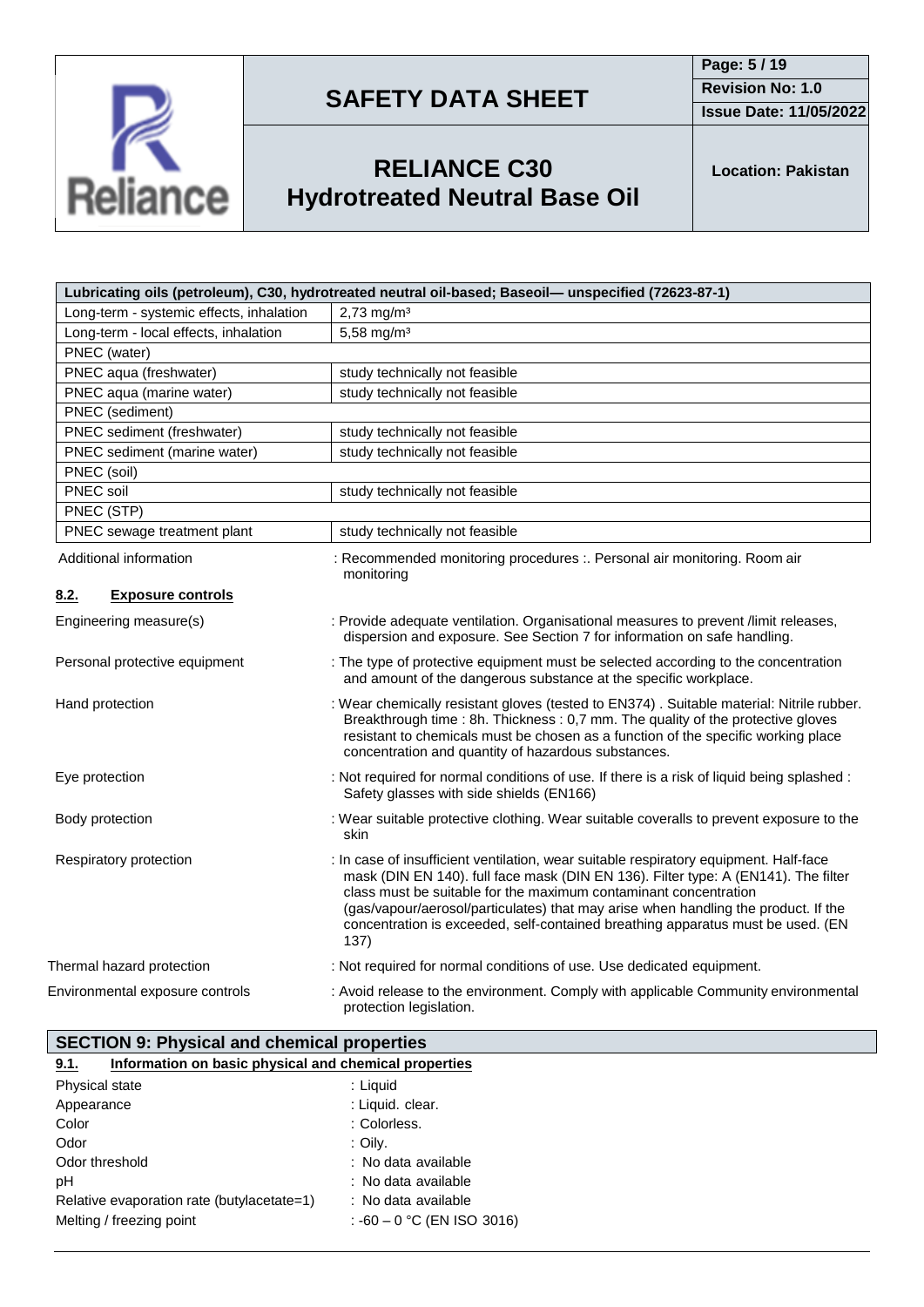

## **RELIANCE C30 Hydrotreated Neutral Base Oil**

**Issue Date: 11/05/2022**

**Location: Pakistan**

|                                         | : No data available         |  |
|-----------------------------------------|-----------------------------|--|
| Freezing point                          |                             |  |
| Initial boiling point and boiling range | : $200 - 800$ °C (EN 15199) |  |
| Flash point                             | : 190 °C (EN ISO 2719, D93) |  |
| Pour Point                              | : -24 °C                    |  |
| Sulfur                                  | : $<$ 3 mg/kg               |  |
| Aromatic Content                        | : $< 0.2$ mass%             |  |
| <b>Saturates</b>                        | $: 99.8$ mass%              |  |
| Vapor pressure                          | : $< 0.1$ hPa (20 °C)       |  |
| <b>Evaporation Loss Noack Method</b>    | : Nil % $M/M$               |  |

chemical groups associated with explosive properties present in the molecule.

there are no chemical groups present in the molecule which are associated with

: 12 mm<sup>2</sup>/s (40  $^{\circ}$ C)

:  $3.05$  mm<sup>2</sup>/s (100 °C)

- Vapor pressure Evaporation Loss
- Apparent Viscosity by CSS : Nil mPas
- Density : 0.825 g/ml (15°C)

- Solubility : Water: UVCB: Not applicable
- Partition coefficient n-octanol/water : No data available
- Kinematic viscosity
- Kinematic viscosity Dynamic viscosity **in the set of the COV**: No data available
- Viscosity Index : 120
- Explosive properties : Not applicable. The study does not need to be conducted because there are no

Oxidising properties : Not applicable. The classification procedure needs not to be applied because

|                                | oxidising properties. |
|--------------------------------|-----------------------|
| Explosive limits               | : No data available   |
| Particle size                  | : Not applicable      |
| Particle size distribution     | : Not applicable      |
| Particle shape                 | $:$ Not applicable    |
| Particle aspect ratio          | : Not applicable      |
| Particle aggregation state     | : Not applicable      |
| Particle agglomeration state   | : Not applicable      |
| Particle specific surface area | : Not applicable      |
| Particle dustiness             | : Not applicable      |
|                                |                       |

### **9.2. Other information**

### **9.2.1. Information with regard to physical hazard classes**

No additional information available

#### **9.2.2. Other safety characteristics**

No additional information available

### **SECTION 10: Stability and reactivity**

### **10.1. Reactivity**

None under normal conditions. Reference to other sections: 10.4 & 10.5.

### **10.2. Chemical stability**

Stable under normal conditions.

#### **10.3. Possibility of hazardous reactions**

No dangerous reactions known under normal conditions of use.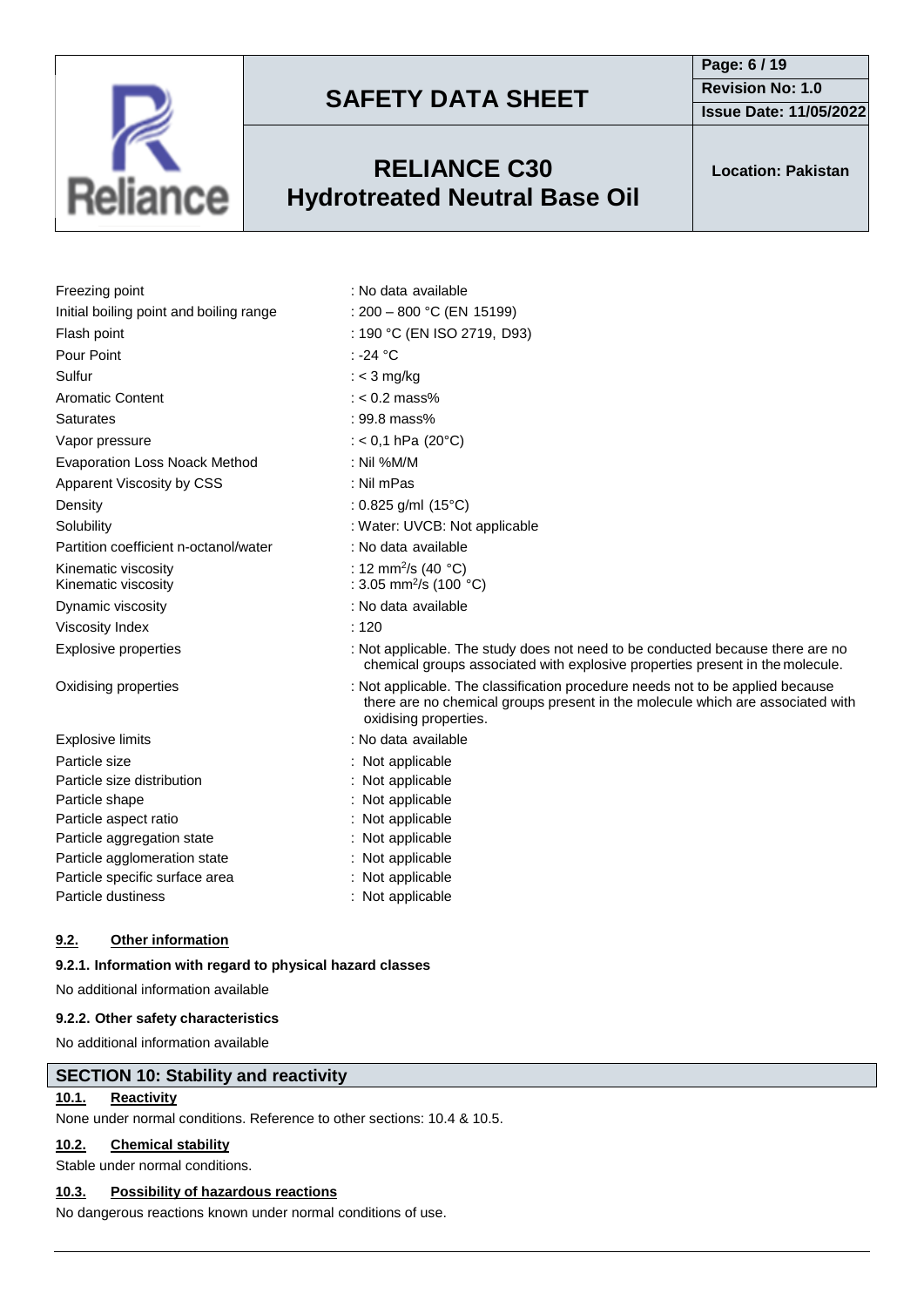

**Issue Date: 11/05/2022**

## **RELIANCE C30 Hydrotreated Neutral Base Oil**

**Location: Pakistan**

#### **10.4. Conditions to avoid**

Keep away from heat. See Section 7 for information on safe handling.

#### **10.5. Incompatible materials**

Strong acids. Strong oxidizing agents. See Section 7 for information on safe handling.

#### **10.6. Hazardous decomposition products**

Reference to other sections 5.2.

#### **SECTION 11: Toxicological information**

### **11.1. Information on hazard classes as defined in Regulation (EC) No 1272/2008**

Acute toxicity **interval on a set of classified (Based on available data, the classification criteria are not met)** 

| Lubricating oils (petroleum), C30, hydrotreated neutral oil-based; Baseoil— unspecified (72623-87-1) |                                                                                                              |  |
|------------------------------------------------------------------------------------------------------|--------------------------------------------------------------------------------------------------------------|--|
| LD50/oral/rat                                                                                        | > 5000 mg/kg (OECD 401)                                                                                      |  |
| LD50/dermal/rabbit                                                                                   | > 2000 mg/kg (OECD 402)                                                                                      |  |
| LC50/inhalation/4h/rat                                                                               | $>$ 5000 mg/m <sup>3</sup> (OECD 403)                                                                        |  |
| LC50 Inhalation - Rat (Dust/Mist)                                                                    | 2,18 mg/l/4h                                                                                                 |  |
| Skin corrosion/irritation                                                                            | : Not classified (Based on available data, the classification criteria are not met)<br>pH: No data available |  |
| Serious eye damage/irritation                                                                        | : Not classified (Based on available data, the classification criteria are not met)<br>pH: No data available |  |
| Respiratory or skin sensitisation                                                                    | : Not classified (Based on available data, the classification criteria are not met)                          |  |
| Germ cell mutagenicity                                                                               | : Not classified (Based on available data, the classification criteria are not met)                          |  |
| Carcinogenicity                                                                                      | : Not classified (Based on available data, the classification criteria are not met)                          |  |
| Reproductive toxicity                                                                                | : Not classified (Based on available data, the classification criteria are not met)                          |  |
| STOT-single exposure                                                                                 | : Not classified (Based on available data, the classification criteria are not met)                          |  |
| STOT-repeated exposure                                                                               | : Not classified (Based on available data, the classification criteria are not met)                          |  |
| Lubricating oils (petroleum), C30, hydrotreated neutral oil-based; Baseoil- unspecified (72623-87-1) |                                                                                                              |  |
| LOAEL (oral, rat, 90 days)                                                                           | 125 mg/kg bodyweight/day                                                                                     |  |
| Aspiration hazard                                                                                    | : May be fatal if swallowed and enters airways.                                                              |  |
| Lubricating oils (petroleum), C30, hydrotreated neutral oil-based; Baseoil— unspecified (72623-87-1) |                                                                                                              |  |
| Kinematic viscosity                                                                                  | $<$ 20.5 mm <sup>2</sup> /s (40 °C)                                                                          |  |

Other information : Symptoms related to the physical, chemical and toxicological characteristics. For further information see section 4.

#### **11.2. Information on other hazards**

| Adverse health effects caused by endocrine<br>disrupting properties | : Not applicable                                                                                                         |
|---------------------------------------------------------------------|--------------------------------------------------------------------------------------------------------------------------|
| 11.2.2 Other information                                            |                                                                                                                          |
| Other information                                                   | : Symptoms related to the physical, chemical and toxicological characteristics, For<br>further information see section 4 |

### **SECTION 12: Ecological information**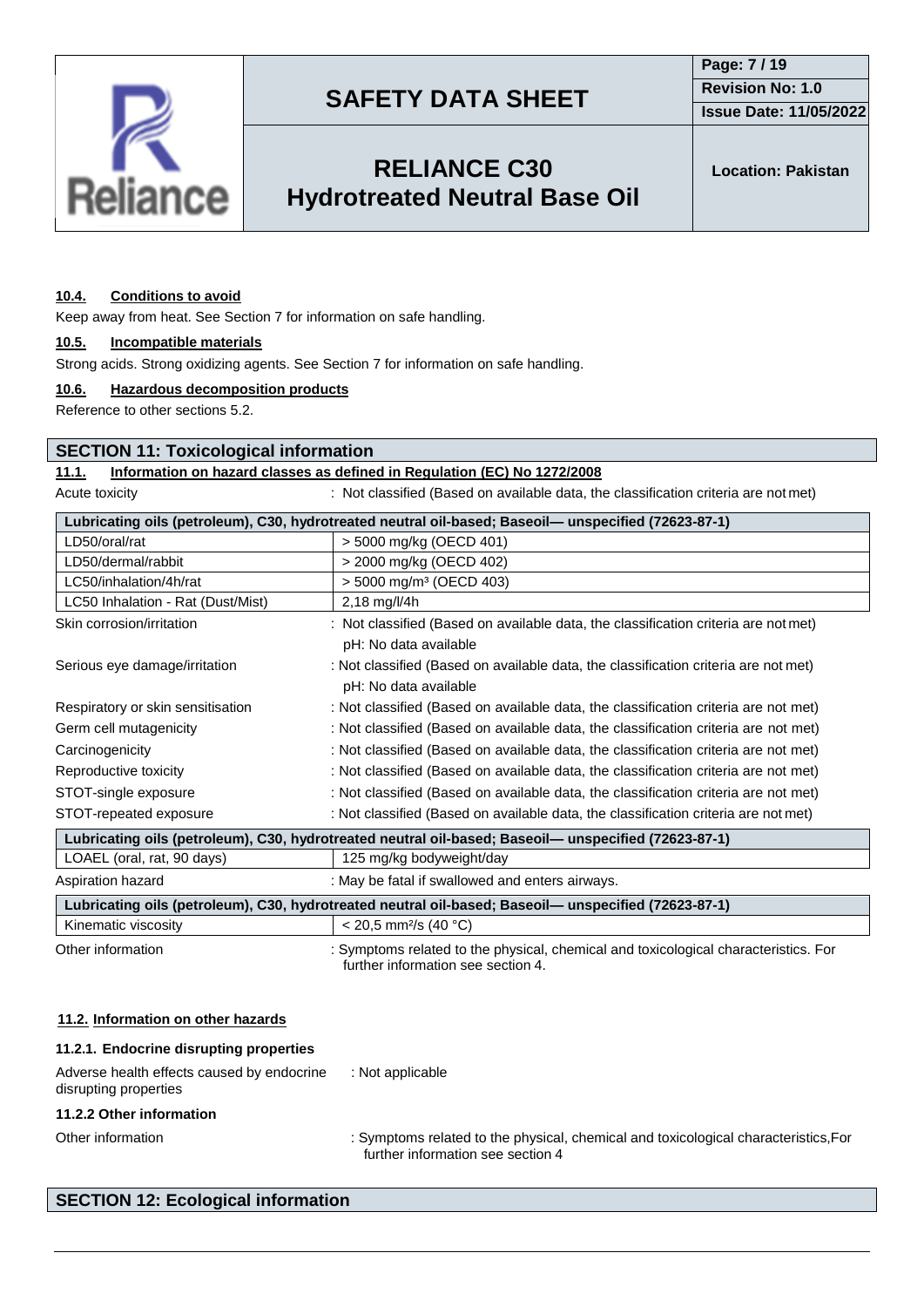

## **RELIANCE C30 Hydrotreated Neutral Base Oil**

### **12.1. Toxicity**

term (chronic)

| Environmental properties                     | : According to the criteria of the European classification and labelling system, the |
|----------------------------------------------|--------------------------------------------------------------------------------------|
|                                              | substance/the product has not to be labelled as "dangerous for the environmer        |
| Hazardous to the aguatic environment, short- | : Not classified                                                                     |

term (acute) Hazardous to the aquatic environment, long-: Not classified

| Lubricating oils (petroleum), C30, hydrotreated neutral oil-based; Baseoil— unspecified (72623-87-1) |                                                                  |  |
|------------------------------------------------------------------------------------------------------|------------------------------------------------------------------|--|
| LC50 - Fish [1]                                                                                      | > 5000 mg/l (Exposure time: 96 h - Species: Oncorhynchus mykiss) |  |
| EC50 - Crustacea [1]                                                                                 | > 1000 mg/l (Exposure time: 48 h - Species: Daphnia magna)       |  |

### **12.2. Persistence and degradability**

| Lubricating oils (petroleum), C30, hydrotreated neutral oil-based; Baseoil— unspecified (72623-87-1) |                                        |  |
|------------------------------------------------------------------------------------------------------|----------------------------------------|--|
| Persistence and degradability                                                                        | Not readily biodegradable (OECD 301B). |  |
| Biodegradation                                                                                       | 31 % (28 days)                         |  |

#### **12.3. Bioaccumulative potential**

| Lubricating oils (petroleum), C30, hydrotreated neutral oil-based; Baseoil— unspecified (72623-87-1) |                      |  |
|------------------------------------------------------------------------------------------------------|----------------------|--|
| Partition coefficient n-octanol/water                                                                | UVCB: Not applicable |  |
| Bioaccumulative potential                                                                            | Low potential.       |  |

#### **12.4. Mobility in soil**

| Lubricating oils (petroleum), C30, hydrotreated neutral oil-based; Baseoil— unspecified (72623-87-1) |                   |  |
|------------------------------------------------------------------------------------------------------|-------------------|--|
| Mobility in soil                                                                                     | No data available |  |

#### **12.5. Results of PBT and vPvB assessment**

| <b>Component</b>                                                                                           |                                                                                                                                                                                       |
|------------------------------------------------------------------------------------------------------------|---------------------------------------------------------------------------------------------------------------------------------------------------------------------------------------|
| Lubricating oils (petroleum), C30,<br>hydrotreated neutral oil-based; Baseoil-<br>unspecified (72623-87-1) | This substance/mixture does not meet the PBT criteria of REACH regulation,<br>annex XIII<br>This substance/mixture does not meet the vPvB criteria of REACH regulation,<br>annex XIII |

#### **12.6. Endocrine disrupting properties**

| Adverse effects on the environment caused | : Not applicable |
|-------------------------------------------|------------------|
| by endocrine disrupting properties        |                  |

### **12.7. Other adverse effects**

Other adverse effects : No data available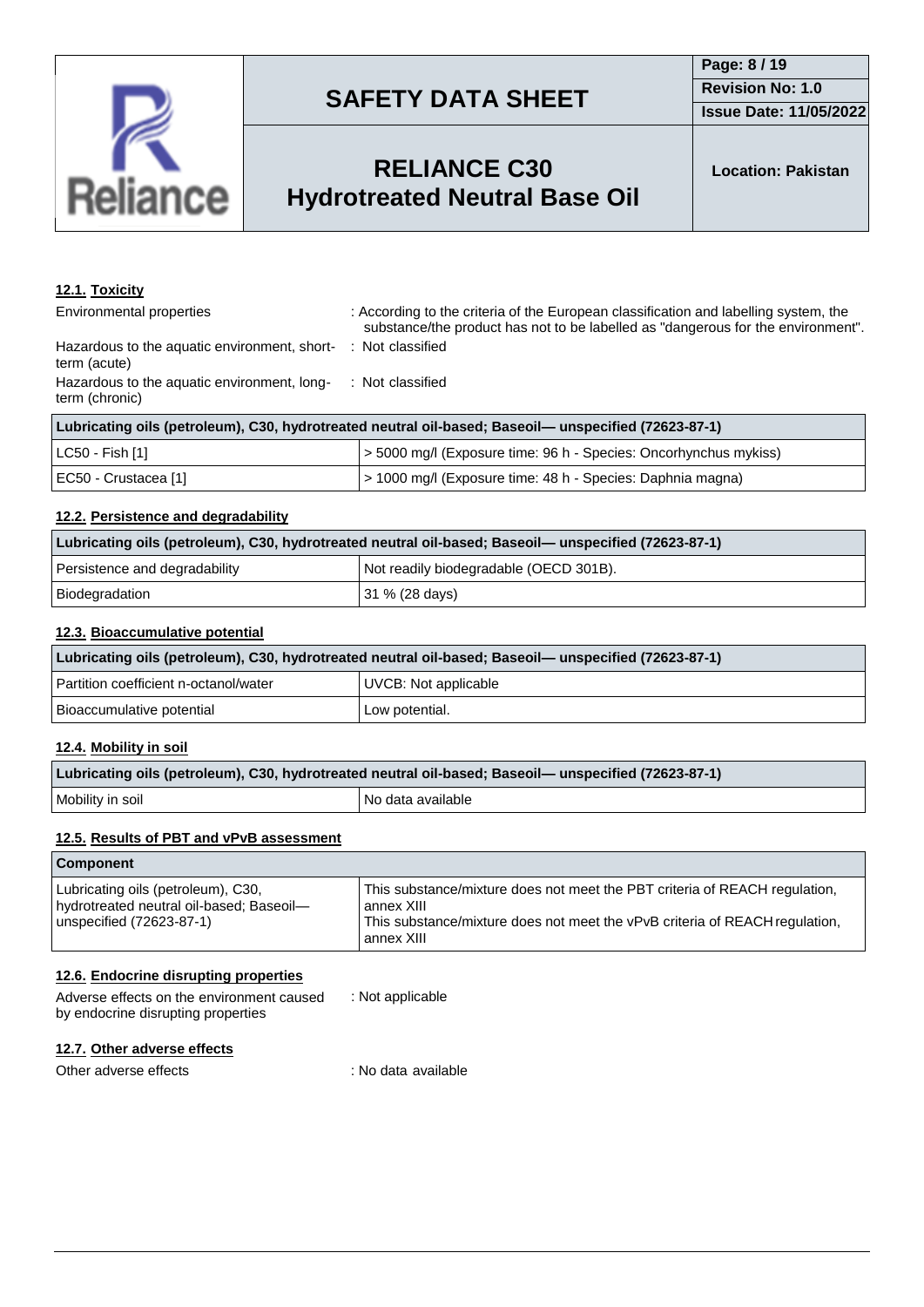

**Page: 9 / 19 Revision No: 1.0 Issue Date: 11/05/2022**



## **RELIANCE C30 Hydrotreated Neutral Base Oil**

**Location: Pakistan**

| <b>SECTION 13: Disposal considerations</b>                        |                                                                                                                                                                                                                                                                                                                                                                                                                                                                                                                                |
|-------------------------------------------------------------------|--------------------------------------------------------------------------------------------------------------------------------------------------------------------------------------------------------------------------------------------------------------------------------------------------------------------------------------------------------------------------------------------------------------------------------------------------------------------------------------------------------------------------------|
| Waste treatment methods<br>13.1.                                  |                                                                                                                                                                                                                                                                                                                                                                                                                                                                                                                                |
| Product/Packaging disposal<br>recommendations                     | : Avoid release to the environment. Dispose of empty containers and wastes safely.<br>See Section 7 for information on safe handling. Refer to manufacturer/supplier for<br>information on recovery/recycling. Recycling is preferred to disposal or incineration.<br>If recycling is not possible, eliminate in accordance with local valid waste disposal<br>regulations. Handle contaminated packages in the same way as the substance itself.<br>Dispose of contaminated materials in accordance with current regulations. |
| European waste catalogue (2001/573/EC,<br>75/442/EEC, 91/689/EEC) | : This material and its container must be disposed of as hazardous waste<br>Waste codes should be assigned by the user, preferably in discussion with the waste<br>disposal authorities<br>The following Waste Codes are only suggestions: :<br>160113 - brake fluids<br>150110 - packaging containing residues of or contaminated by dangerous<br>substances                                                                                                                                                                  |

### **SECTION 14: Transport information**

|                                            | In accordance with ADR / RID / IMDG / IATA / ADN |                                        |                |                |
|--------------------------------------------|--------------------------------------------------|----------------------------------------|----------------|----------------|
| <b>ADR</b>                                 | <b>IMDG</b>                                      | <b>IATA</b>                            | <b>ADN</b>     | <b>RID</b>     |
| 14.1.<br><b>UN number</b>                  |                                                  |                                        |                |                |
| Not applicable                             | Not applicable                                   | Not applicable                         | Not applicable | Not applicable |
| 14.2.<br>UN proper shipping name           |                                                  |                                        |                |                |
| Not applicable                             | Not applicable                                   | Not applicable                         | Not applicable | Not applicable |
| Not applicable                             | Not applicable                                   | Not applicable                         | Not applicable | Not applicable |
|                                            |                                                  |                                        |                |                |
| <b>Transport hazard class(es)</b><br>14.3. |                                                  |                                        |                |                |
| Not applicable                             | Not applicable                                   | Not applicable                         | Not applicable | Not applicable |
| Not applicable                             | Not applicable                                   | Not applicable                         | Not applicable | Not applicable |
| 14.4.<br>Packing group                     |                                                  |                                        |                |                |
| Not applicable                             | Not applicable                                   | Not applicable                         | Not applicable | Not applicable |
| <b>Environmental hazards</b><br>14.5.      |                                                  |                                        |                |                |
| Not applicable                             | Not applicable                                   | Not applicable                         | Not applicable | Not applicable |
|                                            |                                                  | No supplementary information available |                |                |

### **14.6. Special precautions for user**

Special precautions for user : No data available

#### **- Overland transport**

Not applicable

#### **- Transport by sea**

Not applicable

#### **- Air transport**

Not applicable

### **- Inland waterway transport** Not applicable

### **- Rail transport**

Not applicable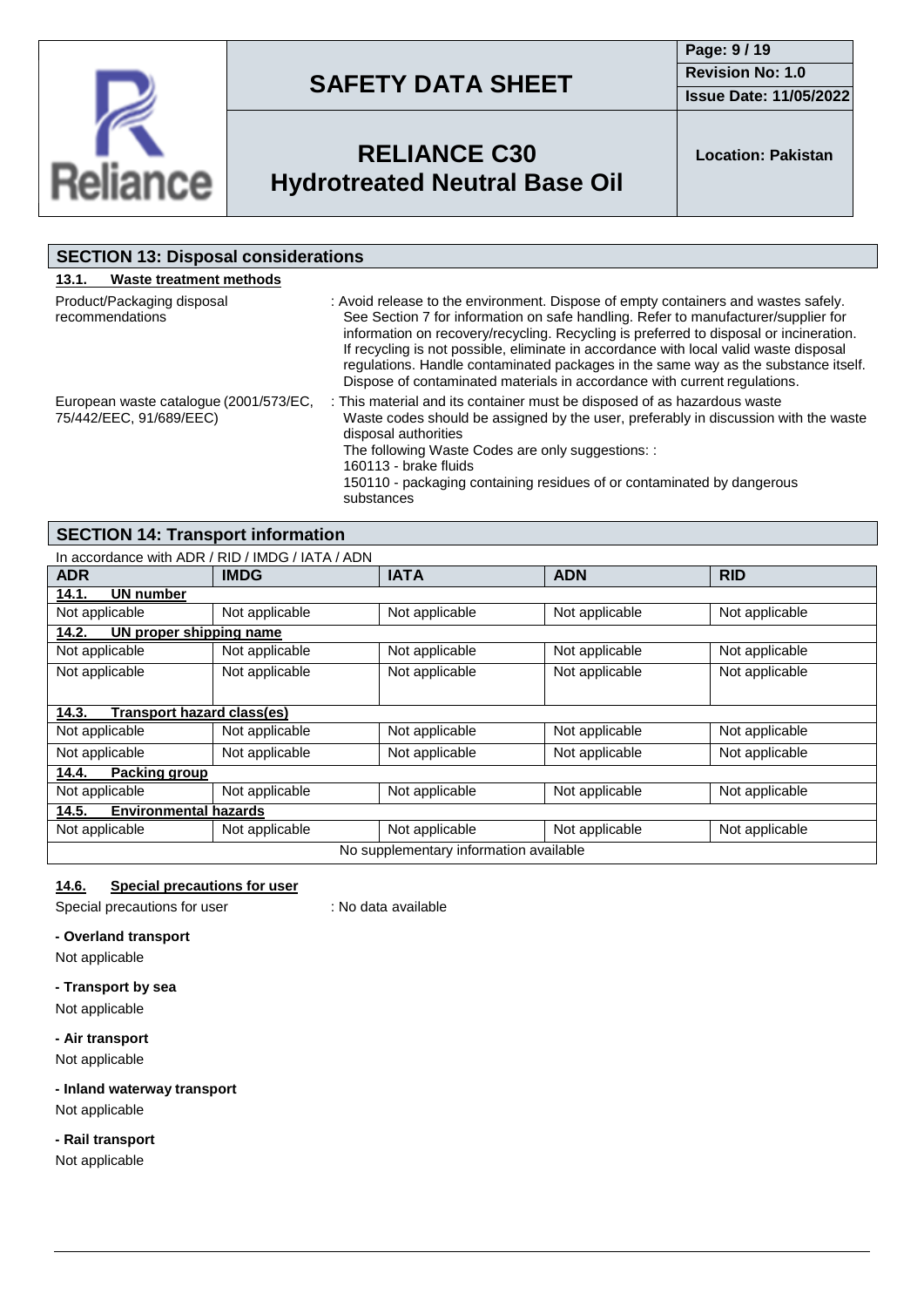

### **Page: 10 / 19 Revision No: 1.0 Issue Date: 11/05/2022**

## **RELIANCE C30 Hydrotreated Neutral Base Oil**

### **14.7. Maritime transport in bulk according to IMO instruments**

Code: IBC : No data available.

### **SECTION 15: Regulatory information**

#### **15.1. Safety, health and environmental regulations/legislation specific for the substance or mixture**

#### **15.1.1. EU-Regulations**

#### No REACH Annex XVII restrictions

Lubricating oils (petroleum), C30, hydrotreated neutral oil-based; Baseoil— unspecified is not on the REACH Candidate List Lubricating oils (petroleum), C30, hydrotreated neutral oil-based; Baseoil— unspecified is not on the REACH Annex XIV List

#### **15.1.2. National regulations**

#### **France**

| <b>No ICPE</b>                                                                           | <b>Installations classées</b><br>Désignation de la rubrique |                                                                                                        | Code Régime Rayon |    |  |
|------------------------------------------------------------------------------------------|-------------------------------------------------------------|--------------------------------------------------------------------------------------------------------|-------------------|----|--|
| na                                                                                       | Not Applicable                                              |                                                                                                        | na                | na |  |
| Germany                                                                                  |                                                             |                                                                                                        |                   |    |  |
| Regulatory reference                                                                     |                                                             | : WGK 1, Slightly hazardous to water                                                                   |                   |    |  |
| German storage class (LGK)                                                               |                                                             | : LGK 12 - Non-combustible liquids                                                                     |                   |    |  |
| <b>Employment restrictions</b>                                                           |                                                             | : No employment prohibitions or restrictions according to MuSchG based on<br>substance classification. |                   |    |  |
| BImSchV)                                                                                 | Hazardous Incident Ordinance (12.                           | : Is not subject of the 12. BlmSchV (Hazardous Incident Ordinance)                                     |                   |    |  |
| <b>Netherlands</b>                                                                       |                                                             |                                                                                                        |                   |    |  |
| Waterbezwaarlijkheid                                                                     |                                                             | : B (4) - Weinig schadelijk voor in het water levende organismen                                       |                   |    |  |
|                                                                                          | SZW-lijst van kankerverwekkende stoffen                     | : The substance is not listed                                                                          |                   |    |  |
| SZW-lijst van mutagene stoffen                                                           |                                                             | : The substance is not listed                                                                          |                   |    |  |
| SZW-lijst van reprotoxische stoffen -<br>Borstvoeding                                    |                                                             | : The substance is not listed                                                                          |                   |    |  |
| : The substance is not listed<br>SZW-lijst van reprotoxische stoffen -<br>Vruchtbaarheid |                                                             |                                                                                                        |                   |    |  |
| Ontwikkeling                                                                             | SZW-lijst van reprotoxische stoffen -                       | : The substance is not listed                                                                          |                   |    |  |
| <b>Denmark</b>                                                                           |                                                             |                                                                                                        |                   |    |  |
| <b>Classification remarks</b>                                                            |                                                             | : NA                                                                                                   |                   |    |  |

#### **15.2. Chemical safety assessment**

#### **SECTION 16: Other information**

Indication of changes: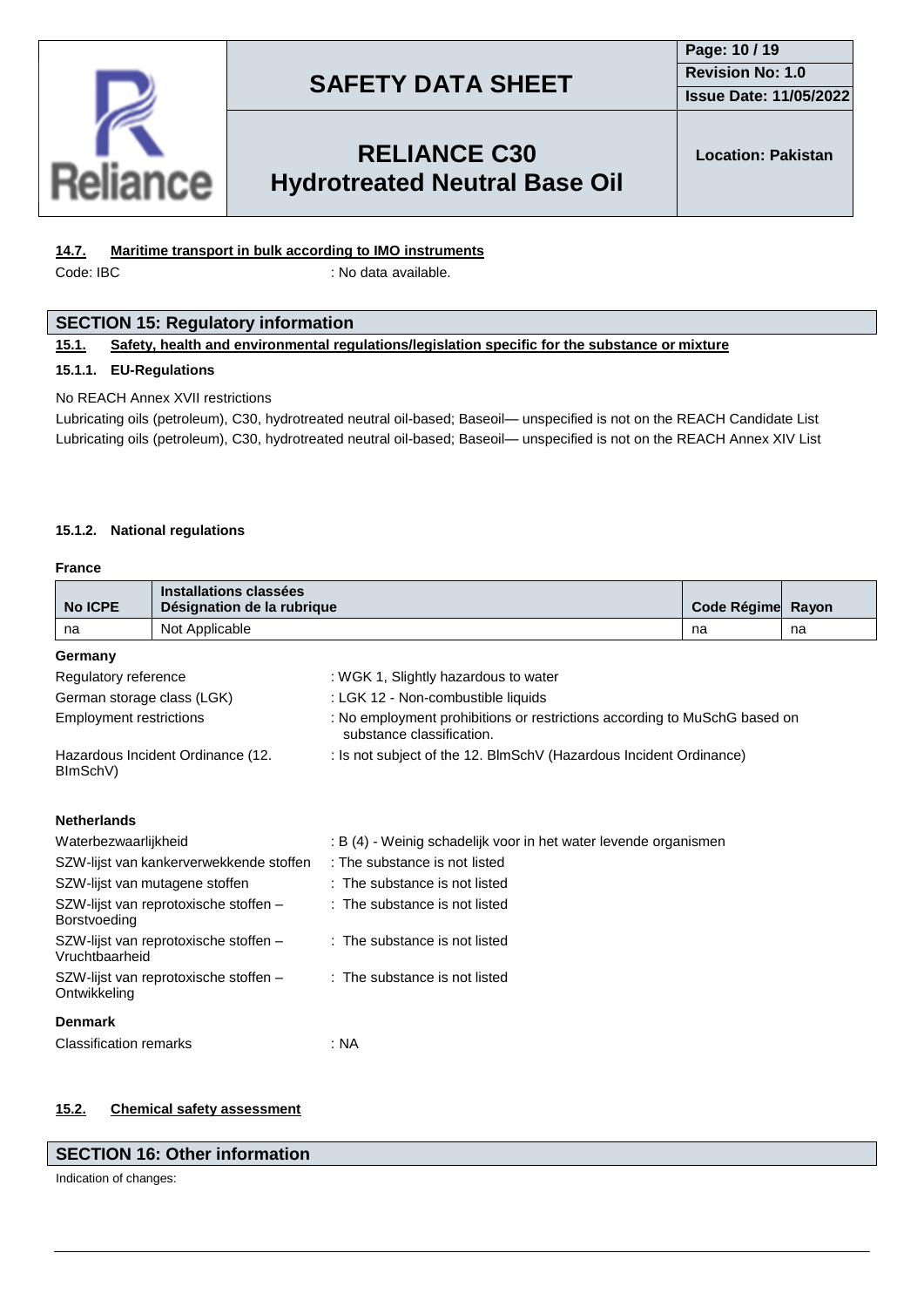

**Page: 11 / 19 Revision No: 1.0 Issue Date: 11/05/2022**

## **RELIANCE C30 Hydrotreated Neutral Base Oil**

**Location: Pakistan**

| 1.2  | Exposure scenarios                                                                    | Added    |
|------|---------------------------------------------------------------------------------------|----------|
| 2.3  | ED text                                                                               | Added    |
| 9.1  | Kinematic viscosity                                                                   | Modified |
| 11   | Adverse health effects<br>caused by endocrine<br>disrupting properties                | Modified |
| 11.1 | Information on<br>toxicological effects                                               | Modified |
| 12.6 | Adverse effects on the<br>environment caused by<br>endocrine disrupting<br>properties | Modified |
| 16   | Other information                                                                     | Modified |

Abbreviations and acronyms:

| ABM = Algemene beoordelingsmethodiek                                                                                                                                                                                                                                                                          |
|---------------------------------------------------------------------------------------------------------------------------------------------------------------------------------------------------------------------------------------------------------------------------------------------------------------|
| ADN = Accord Européen relatif au Transport International des Marchandises Dangereuses par voie de Navigation du Rhin<br>ADR = Accord européen relatif au transport international des marchandises Dangereuses par Route<br>CLP = Classification, Labelling and Packaging Regulation according to 1272/2008/EC |
| IATA = International Air Transport Association                                                                                                                                                                                                                                                                |
| IMDG = International Maritime Dangerous Goods Code                                                                                                                                                                                                                                                            |
| LEL = Lower Explosive Limit/Lower Explosion Limit<br>UEL = Upper Explosion Limit/Upper Explosive Limit                                                                                                                                                                                                        |
| REACH = Registration, Evaluation, Authorisation and Restriction of Chemicals                                                                                                                                                                                                                                  |
| BTT = Breakthrough time (maximum wearing time)                                                                                                                                                                                                                                                                |
| DMEL = Derived Minimal Effect level                                                                                                                                                                                                                                                                           |
| DNEL = Derived No Effect Level                                                                                                                                                                                                                                                                                |
| EC50 = Median Effective Concentration                                                                                                                                                                                                                                                                         |
| EL50 = Median effective level                                                                                                                                                                                                                                                                                 |
| $E0CO = E0CO$ in terms of reduction of growth rate                                                                                                                                                                                                                                                            |
| $ErL50 = EL50$ in terms of reduction of growth rate                                                                                                                                                                                                                                                           |
| EWC = European waste catalogue                                                                                                                                                                                                                                                                                |
| $LC50$ = Median lethal concentration                                                                                                                                                                                                                                                                          |
| $LD50 = Median$ lethal dose                                                                                                                                                                                                                                                                                   |
| $LL50 = Median$ lethal level                                                                                                                                                                                                                                                                                  |
| $NA = Not applicable$                                                                                                                                                                                                                                                                                         |
| NOEC = No observed effect concentration                                                                                                                                                                                                                                                                       |
| NOEL: no-observed-effect level                                                                                                                                                                                                                                                                                |
| NOELR = No observed effect loading rate                                                                                                                                                                                                                                                                       |
| NOAEC = No observed adverse effect concentration                                                                                                                                                                                                                                                              |
| $NOAEL = No observed adverse effect level$                                                                                                                                                                                                                                                                    |
| N.O.S. = Not Otherwise Specified                                                                                                                                                                                                                                                                              |
| OEL = Occupational Exposure Limits - Short Term Exposure Limits (STELs)                                                                                                                                                                                                                                       |
| PNEC = Predicted No Effect Concentration                                                                                                                                                                                                                                                                      |
| Quantitative structure-activity relationship (QSAR)                                                                                                                                                                                                                                                           |
| STOT = Specific Target Organ Toxicity                                                                                                                                                                                                                                                                         |
| $TWA = time weighted average$                                                                                                                                                                                                                                                                                 |
| VOC = Volatile organic compounds                                                                                                                                                                                                                                                                              |
| WGK = Wassergefährdungsklasse (Water Hazard Class under German Federal Water Management Act)                                                                                                                                                                                                                  |
| : CSR = Chemical Safety Report, Loli, information supplier.<br>Sources of key data used to compile the                                                                                                                                                                                                        |

| Sources of key data used to compile the | : CSR = Chemical Safety Report, Loli, information |
|-----------------------------------------|---------------------------------------------------|
| datasheet                               |                                                   |

Training advice **in the state of the Contract of Training staff on good practice.** 

Full text of H- and EUH-statements:

| Asp. Tox. | Aspiration hazard, Category 1                 |
|-----------|-----------------------------------------------|
| H304      | May be fatal if swallowed and enters airways. |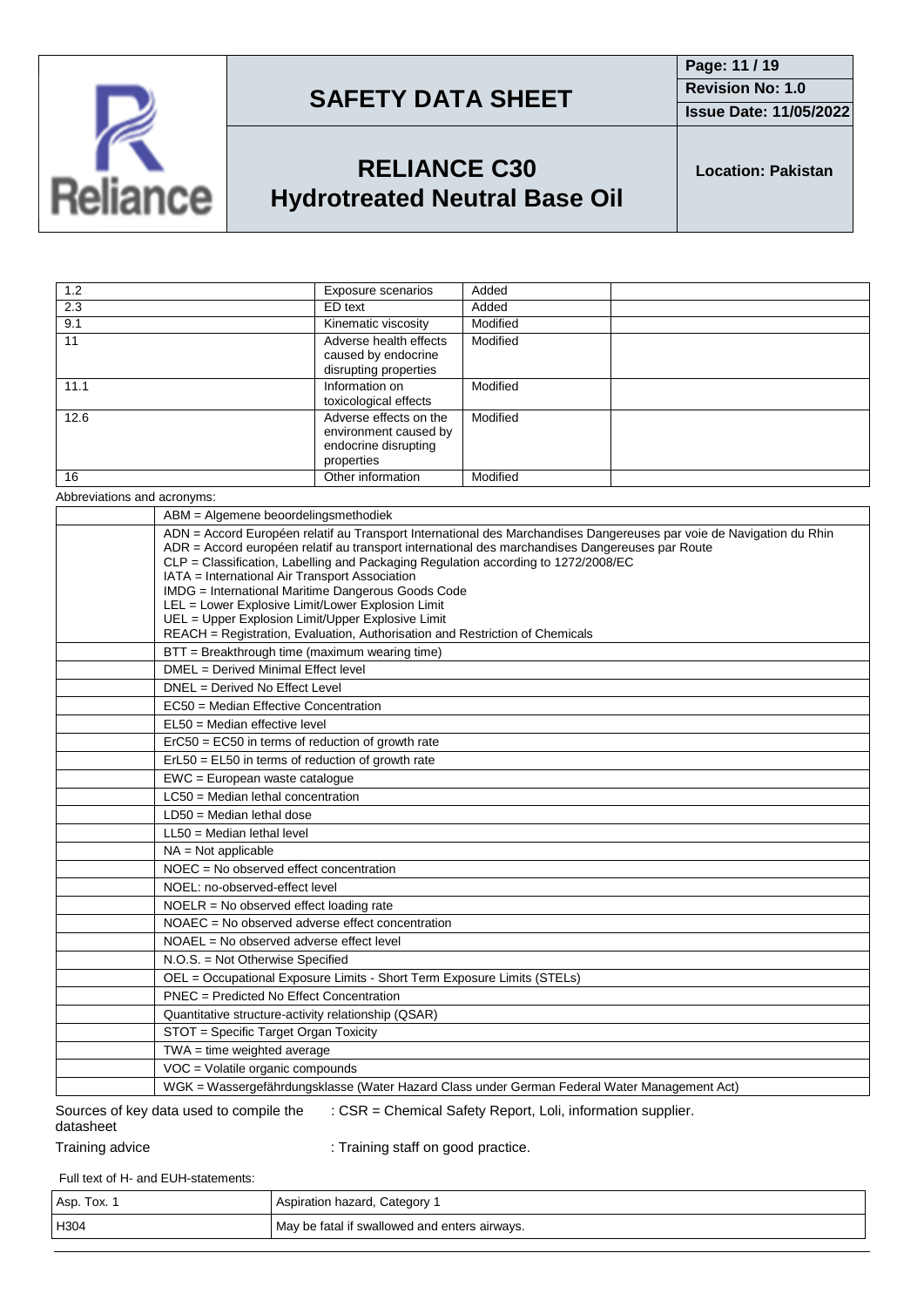

**Page: 12 / 19 Revision No: 1.0**

**Issue Date: 11/05/2022**

## **RELIANCE C30 Hydrotreated Neutral Base Oil**

**Location: Pakistan**

according to Regulation (EC) No. 1907/2006 (REACH) with its amendment Regulation (EU) 2020/878 Classification according to Regulation (EC) No. 1272/2008 [CLP] Labelling according to Regulation (EC) No. 1272/2008 [CLP]

DISCLAIMER OF LIABILITY The information in this SDS was obtained from sources which we believe are reliable. However, the information is provided without any warranty, express or implied, regarding its correctness. The conditions or methods of handling, storage, use or disposal of the product are beyond our control and may be beyond our knowledge. For this and other reasons, we do not assume responsibility and expressly disclaim liability for loss, damage or expense arising out of or in any way connected with the handling, storage, use or disposal of the product. This SDS was prepared and is to be used only for this product. If the product is used as a component in another product, this SDS information may not be applicable.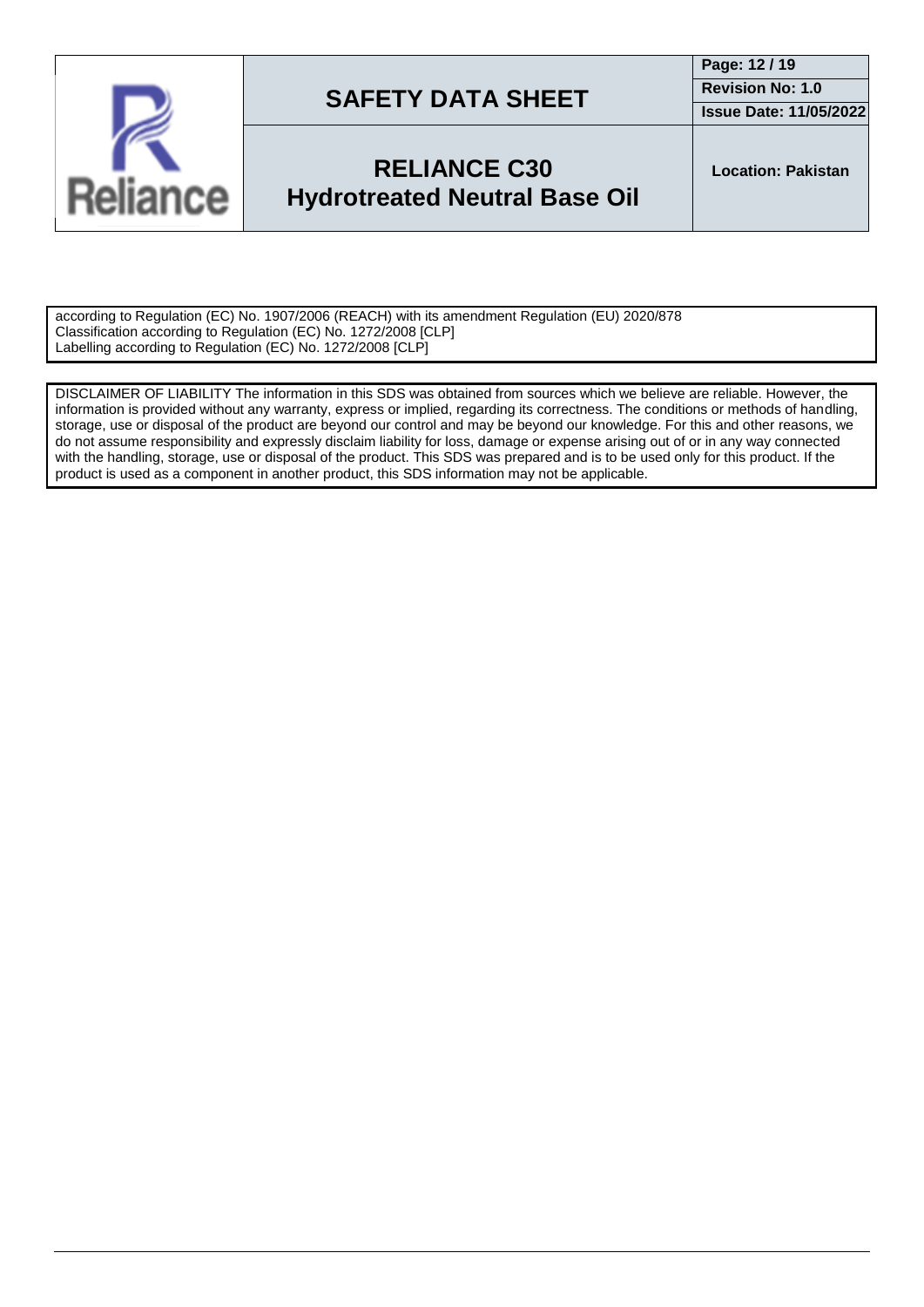



**RELIANCE C30 Hydrotreated Neutral Base Oil**

## **Annex to the safety data sheet**

| <b>Annex: Identified uses</b>                                 |                  |                            |                                                                                                                           |                            |                                  |                                     |
|---------------------------------------------------------------|------------------|----------------------------|---------------------------------------------------------------------------------------------------------------------------|----------------------------|----------------------------------|-------------------------------------|
| <b>Title</b>                                                  | Sector of use    | <b>Product</b><br>category | <b>Process</b><br>category                                                                                                | <b>Article</b><br>category | <b>Environmenta</b><br>I release | <b>SPERC</b>                        |
| Manufacture of<br>substance                                   | <b>SU3, SU22</b> |                            | PROC1,<br>PROC2,<br>PROC3,<br>PROC4,<br>PROC8a,<br>PROC8b,<br>PROC9,<br>PROC15,<br>PROC28                                 |                            | ERC1                             | <b>ESVOC</b><br><b>SPERC 1.1.v1</b> |
| Formulation &<br>(re)packing of<br>substances and<br>mixtures | <b>SU3, SU22</b> |                            | PROC1,<br>PROC2,<br>PROC3,<br>PROC4,<br>PROC5,<br>PROC8a,<br>PROC8b,<br>PROC8b,<br>PROC9.<br>PROC14,<br>PROC15,<br>PROC28 |                            | ERC <sub>2</sub>                 | <b>ESVOC</b><br><b>SPERC 2.2.v1</b> |

### 1. Exposure scenario 01 - Manufacture of substance (classified; H304 only; IP 346 < 3%;  $\leq$  20.5 cSt @ 40 °C)

| <b>Manufacture of substance</b> | ES Ref.: 01 - Manufacture of<br>substance (classified; H304 only; IP<br>$346 < 3\%$ ; ≤ 20.5 cSt @ 40 °C) | Association ref code: 1 |
|---------------------------------|-----------------------------------------------------------------------------------------------------------|-------------------------|
|                                 | ES Type: Worker                                                                                           |                         |

| Use descriptors                     | PROC1, PROC2, PROC3, PROC4, PROC8a, PROC8b, PROC9, PROC15, PROC28                                                                                                                                                                                                                  |
|-------------------------------------|------------------------------------------------------------------------------------------------------------------------------------------------------------------------------------------------------------------------------------------------------------------------------------|
|                                     | <b>SU3, SU22</b>                                                                                                                                                                                                                                                                   |
|                                     | ERC <sub>1</sub>                                                                                                                                                                                                                                                                   |
|                                     | ESVOC SPERC 1.1.v1                                                                                                                                                                                                                                                                 |
| Processes, tasks activities covered | Manufacture of substance or use as process chemical or extracting agent. Includes<br>recycling/recovery, material transfers, storage, maintenance and loading (including marine<br>vessel/barge, road/rail car and bulk container), sampling and associated laboratory activities. |
| Assessment method                   | see section 3 of this exposure scenario.                                                                                                                                                                                                                                           |

#### **2. Operational conditions and risk management measures 2.1 Contributing scenario controlling worker exposure (PROC1, PROC2, PROC3, PROC4, PROC8a, PROC8b, PROC9, PROC15, PROC28)** PROC1 Chemical production or refinery in closed process without likelihood of exposure or processes with equivalent containment conditions PROC2 Chemical production or refinery in closed continuous process with occasional controlled exposure or processes with equivalent containment conditions PROC3 Manufacture or formulation in the chemical industry in closed batch processes with occasional controlled exposure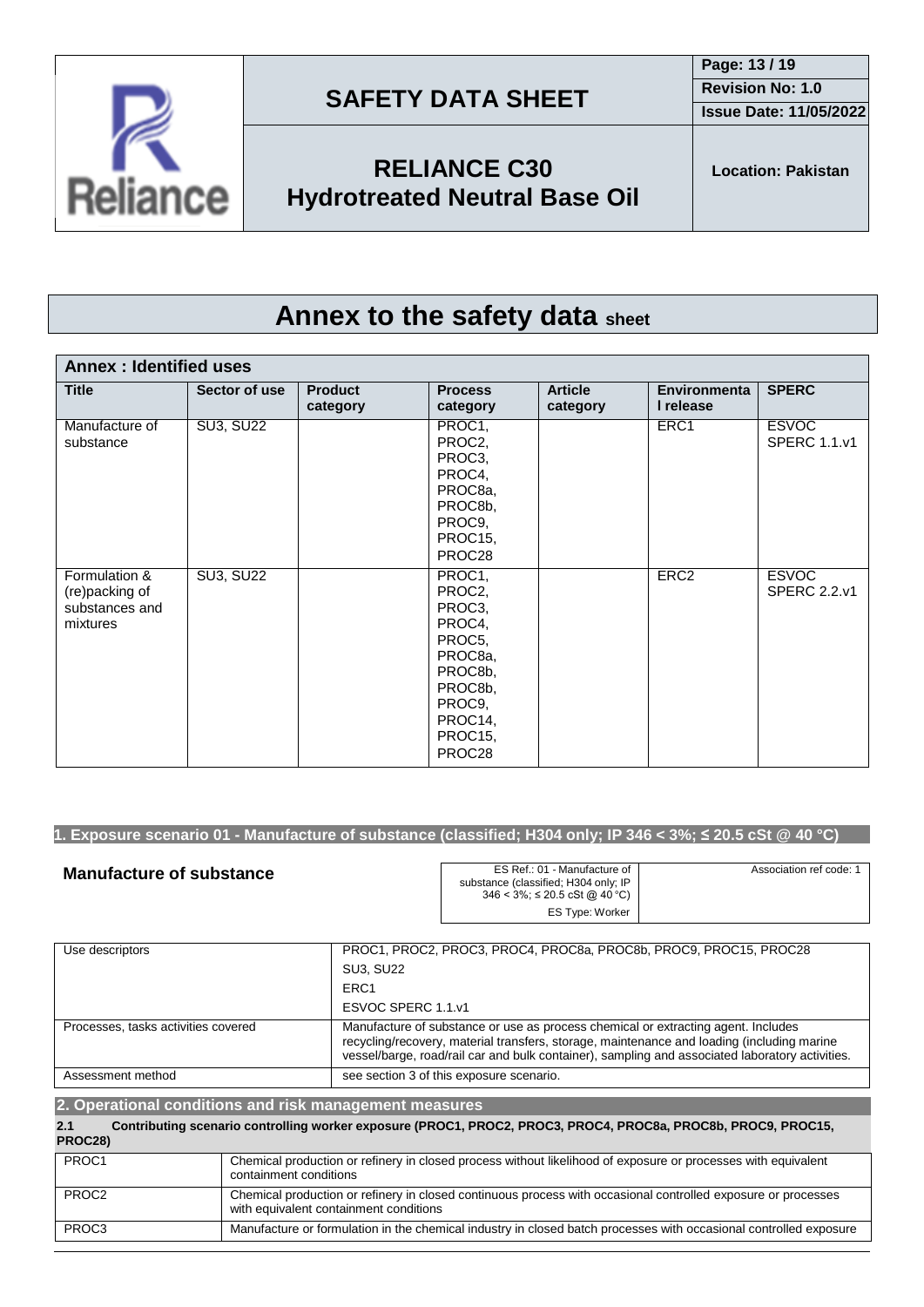

**Issue Date: 11/05/2022**

## **RELIANCE C30 Hydrotreated Neutral Base Oil**

**Location: Pakistan**

|                    | or processes with equivalent containment condition                                                      |
|--------------------|---------------------------------------------------------------------------------------------------------|
| PROC4              | Chemical production where opportunity for exposure arises                                               |
| PROC <sub>8a</sub> | Transfer of substance or mixture (charging and discharging) at non-dedicated facilities                 |
| PROC8b             | Transfer of substance or mixture (charging and discharging) at dedicated facilities                     |
| PROC9              | Transfer of substance or preparation into small containers (dedicated filling line, including weighing) |
| PROC <sub>15</sub> | Use as laboratory reagent                                                                               |
| PROC28             | Manual maintenance (cleaning and repair) of machinery                                                   |

#### Product characteristics

| Physical form                                     | clear, Colourless liquid                                                           |
|---------------------------------------------------|------------------------------------------------------------------------------------|
| Concentration of the Substance in Mixture/Article | Covers percentage substance in the product up to 100 % (unless stated differently) |
| Vapour pressure                                   | Liquid, vapour pressure $< 0.5$ kPa at STP                                         |

| Operational conditions                                           |                                                                                                                 |                                                                         |
|------------------------------------------------------------------|-----------------------------------------------------------------------------------------------------------------|-------------------------------------------------------------------------|
| Frequency and duration of use                                    |                                                                                                                 | Covers daily exposures up to 8<br>hours (unless stated<br>differently). |
| Other given operational conditions affecting workers<br>exposure | Covers use at ambient temperatures. Assumes a<br>good basic standard of occupational hygiene is<br>implemented. |                                                                         |

#### Risk management measures

| Other risk management measures: |
|---------------------------------|
|---------------------------------|

| General measures (aspiration hazard)                                                       | Do not ingest.                                                                                                                                                                                                                                                       |  |
|--------------------------------------------------------------------------------------------|----------------------------------------------------------------------------------------------------------------------------------------------------------------------------------------------------------------------------------------------------------------------|--|
| General exposures (closed systems) (PROC_1)                                                | Handle substance within a closed system, Sample<br>via a closed loop or other system to avoid<br>exposure, Assumes process temperature up to<br>800.0 °C                                                                                                             |  |
| General exposures (closed systems) (PROC 3,<br>PROC_2)                                     | Provide extract ventilation to points where emissions<br>occur. Handle substance within a closed<br>system, Sample via a closed loop or other system to<br>avoid exposure, Ensure operation is undertaken<br>outdoors, Assumes process temperature up to 800.0<br>°C |  |
| General exposures (open systems) ((PROC_4)                                                 | No other specific measures identified.                                                                                                                                                                                                                               |  |
| Process sampling (PROC 9)                                                                  | No other specific measures identified.                                                                                                                                                                                                                               |  |
| Laboratory activities (PROC 15)                                                            | No other specific measures identified, Additional<br>good practice advice. Obligations according to<br>Article 37(4) of REACH do not apply, Put lids on<br>containers immediately after use.                                                                         |  |
| Closed systems, Bulk transfers (PROC_8b)                                                   | Handle substance within a closed system                                                                                                                                                                                                                              |  |
| Bulk transfers, Open systems (PROC_8b)                                                     | No other specific measures identified, Additional<br>good practice advice. Obligations according to<br>Article 37(4) of REACH do not apply, Ensure no<br>splashing occurs during transfer.                                                                           |  |
| Equipment cleaning and maintenance (PROC_8a,<br>PROC 28)                                   | Drain down and flush system prior to equipment<br>break-in or maintenance, Additional good practice<br>advice. Obligations according to Article 37(4) of<br>REACH do not apply, Wear suitable coveralls to<br>prevent exposure to the skin, Clear spills immediately |  |
| Storage (PROC_1, PROC_2)                                                                   | Store substance within a closed system.                                                                                                                                                                                                                              |  |
| Contributing scenario controlling environmental exposure (ERC1, ESVOC SPERC 1.1.v1)<br>2.2 |                                                                                                                                                                                                                                                                      |  |
| ED <sub>C</sub> 1<br>Monufacture of the qubetance                                          |                                                                                                                                                                                                                                                                      |  |

| ERC <sup>2</sup> | : substance<br>iutacture of the            |
|------------------|--------------------------------------------|
| <b>CDEDA</b>     | Manufacture of substance: Industrial (SU3) |
|                  |                                            |

#### Product characteristics

| Physical form   | , Colourless liquid<br>clear.                 |
|-----------------|-----------------------------------------------|
| Vapour pressure | , vapour pressure < 0,5 kPa at STP<br>Liauid. |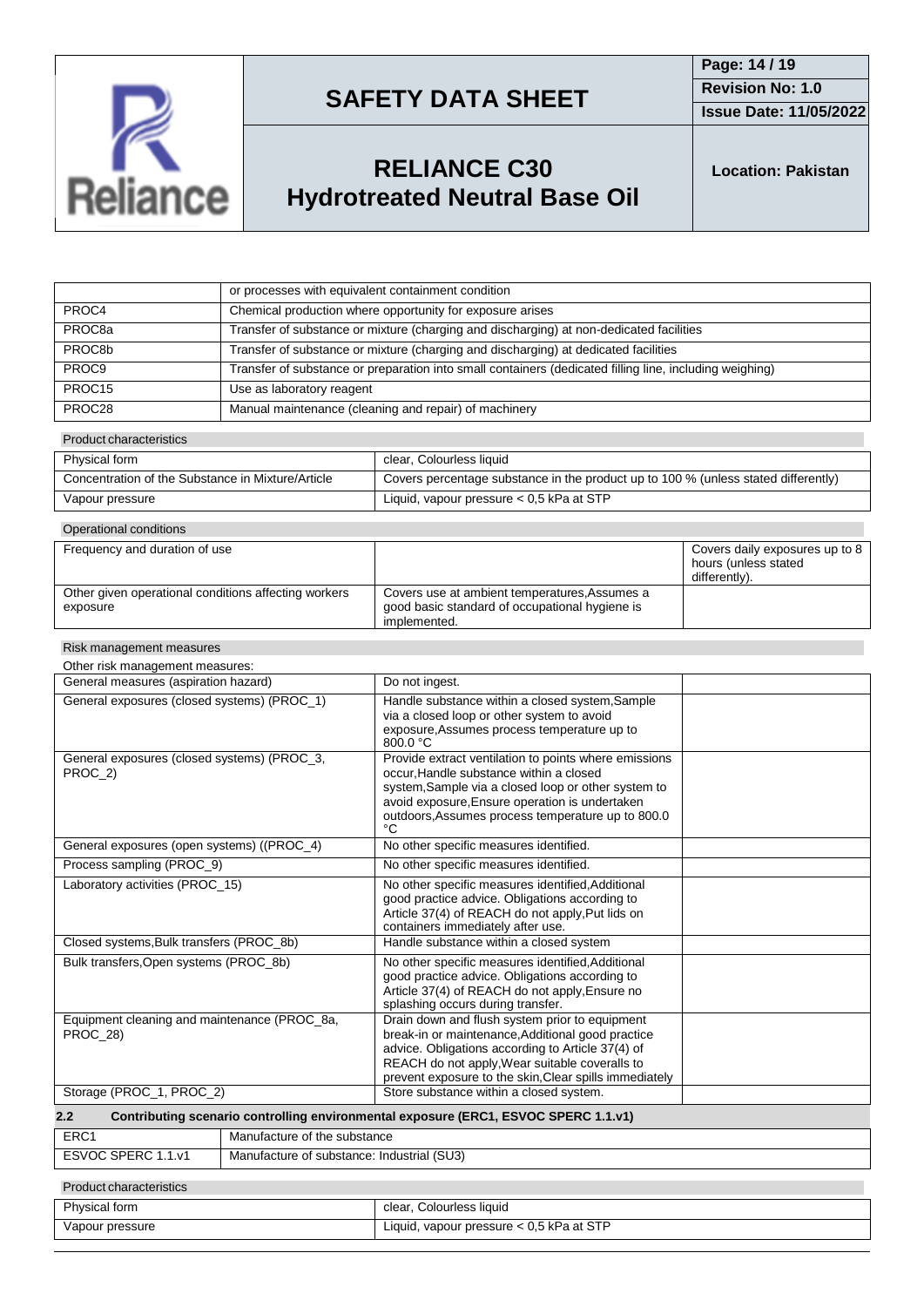

**Issue Date: 11/05/2022**

## **RELIANCE C30 Hydrotreated Neutral Base Oil**

**Location: Pakistan**

Operational conditions

| Amount used                                                            | Regional use tonnage (tons/year):                                              | 36000   |
|------------------------------------------------------------------------|--------------------------------------------------------------------------------|---------|
|                                                                        | Fraction of regional tonnage used locally:                                     |         |
|                                                                        | Annual site tonnage (tons/year):                                               | 36000   |
|                                                                        | Maximum daily site tonnage (kg/day)                                            | 120000  |
|                                                                        | Fraction of EU tonnage used in region:                                         |         |
| Frequency and duration of use                                          | Continuous use/release.                                                        |         |
|                                                                        | Emission days (days/year):                                                     | 300     |
| Environmental factors not influenced by risk<br>management             | Local freshwater dilution factor:                                              | 10      |
|                                                                        | Local marine water dilution factor:                                            | 100     |
| Other given operational conditions affecting<br>environmental exposure | Release fraction to air from process (initial release<br>prior to RMM):        | 0.0001  |
|                                                                        | Release fraction to wastewater from process (initial<br>release prior to RMM): | 0.00001 |
|                                                                        | Release fraction to soil from process (initial release<br>prior to RMM):       | 0,0001  |

| Risk management measures                              |                                                                       |               |
|-------------------------------------------------------|-----------------------------------------------------------------------|---------------|
| Technical conditions and measures at process level to | Common practices vary across sites thus                               |               |
| prevent release                                       | conservative process release estimates used.                          |               |
| Technical onsite conditions and measures to reduce or | Risk from environmental exposure is driven by                         |               |
| limit discharges, air emissions and releases to soil  | freshwater sediment.                                                  |               |
|                                                       | Prevent discharge of undissolved substance to or                      |               |
|                                                       | recover from onsite wastewater.                                       |               |
|                                                       | If discharging to domestic sewage treatment plant,                    |               |
|                                                       | no onsite wastewater treatment required.                              |               |
|                                                       | Treat air emission to provide a typical removal<br>efficiency of (%): | 90            |
|                                                       | Treat onsite wastewater (prior to receiving water                     | $\geq 93.5$   |
|                                                       | discharge) to provide the required removal efficiency<br>of ≥ $(%):$  |               |
|                                                       | If discharging to domestic sewage treatment plant,                    | $\geq 0$      |
|                                                       | provide the required onsite wastewater removal<br>efficiency of (%):  |               |
| Conditions and measures related to sewage treatment   | Not applicable as there is no release to wastewater                   |               |
| plant                                                 | Estimated substance removal from wastewater via                       | 95            |
|                                                       | domestic sewage treatment (%):                                        |               |
|                                                       | Total efficiency of removal from wastewater after                     | 95            |
|                                                       | onsite and offsite (domestic treatment plant) RMMs<br>(%):            |               |
|                                                       | Maximum allowable site tonnage (MSafe) based on                       | 150000 kg/day |
|                                                       | release following total wastewater treatment removal                  |               |
|                                                       | $(kq/d)$ :                                                            |               |
|                                                       | Assumed on-site sewage treatment plant flow<br>$(m3/d)$ :             | 10000         |
| Conditions and measures related to external treatment | During manufacturing no waste of the substance is                     |               |
| of waste for disposal                                 | generated.                                                            |               |
| Conditions and measures related to external recovery  | During manufacturing no waste of the substance is                     |               |
| of waste                                              | generated.                                                            |               |

### **3. Exposure estimation and reference to its source**

### **3.1. Health**

| Information for contributing exposure scenario                                               |                                                                                                          |  |
|----------------------------------------------------------------------------------------------|----------------------------------------------------------------------------------------------------------|--|
| The ECETOC TRA tool has been used to estimate workplace exposures unless otherwise indicated |                                                                                                          |  |
| 3.2.<br><b>Environment</b>                                                                   |                                                                                                          |  |
| Information for contributing exposure scenario                                               |                                                                                                          |  |
| 2.2                                                                                          | The Hydrocarbon Block Method has been used to calculate environmental exposure with the Petrorisk model. |  |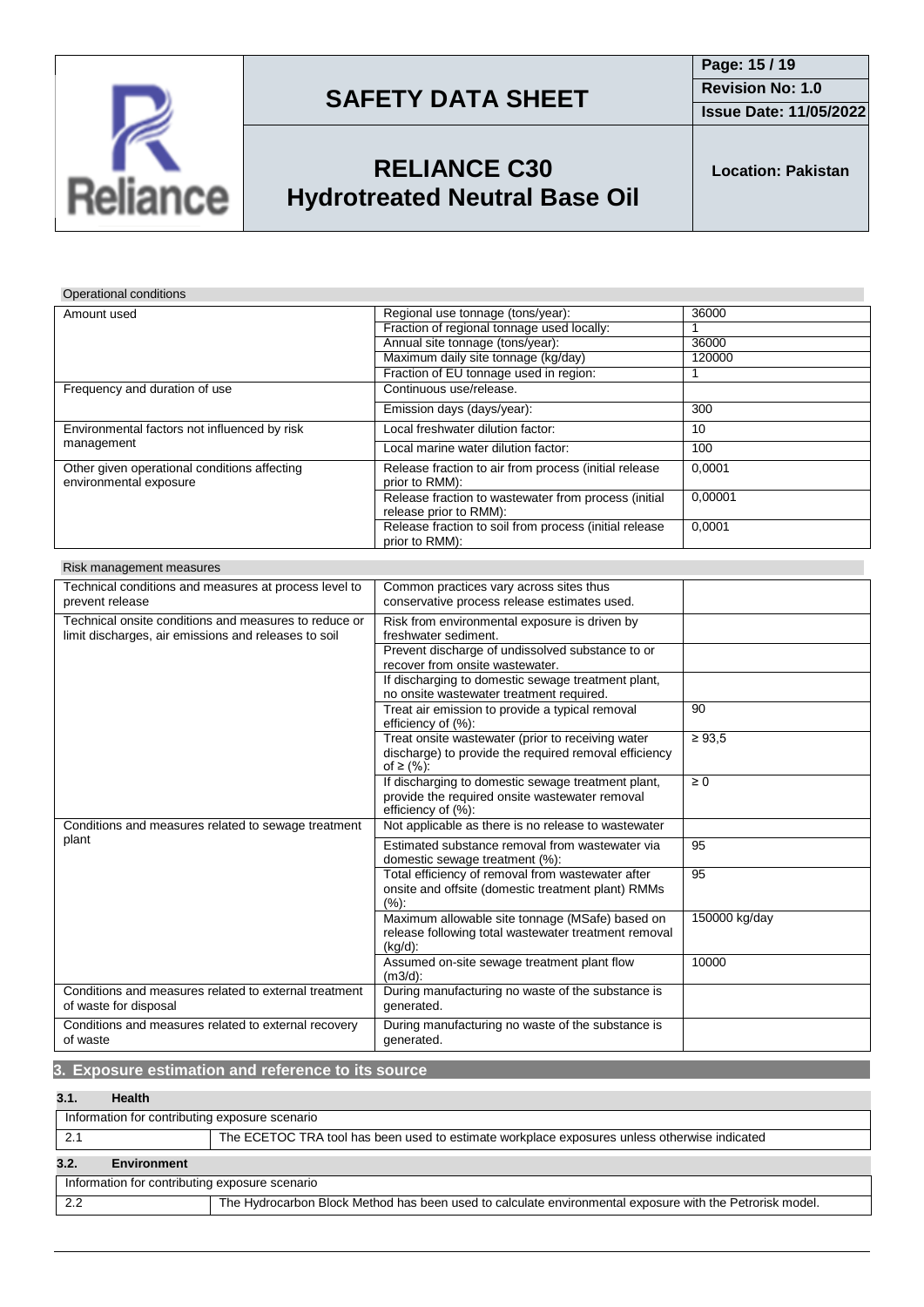

**Page: 16 / 19 Revision No: 1.0**

**Issue Date: 11/05/2022**

## **RELIANCE C30 Hydrotreated Neutral Base Oil**

**Location: Pakistan**

### **4. Guidance to Downstream User to evaluate whether he works inside the boundaries set by the ES**

| 4.1.<br><b>Health</b>      |                                                                                                                                                                                                                                                                                                                                                                                                                                                                                                                                                                                                                                                                                                                                           |  |
|----------------------------|-------------------------------------------------------------------------------------------------------------------------------------------------------------------------------------------------------------------------------------------------------------------------------------------------------------------------------------------------------------------------------------------------------------------------------------------------------------------------------------------------------------------------------------------------------------------------------------------------------------------------------------------------------------------------------------------------------------------------------------------|--|
| Guidance - Health          | Predicted exposures are not expected to exceed the DN(M)EL when the Risk Management<br>Measures/Operational Conditions outlined in Section 2 are implemented. Where other Risk Management<br>Measures/Operational Conditions are adopted, then users should ensure that risks are managed to at<br>least equivalent levels, Available hazard data do not enable the derivation of a DNEL for aspiration<br>effects, Risk Management Measures are based on qualitative risk characterisation.                                                                                                                                                                                                                                              |  |
| 4.2.<br><b>Environment</b> |                                                                                                                                                                                                                                                                                                                                                                                                                                                                                                                                                                                                                                                                                                                                           |  |
| Guidance - Environment     | Guidance is based on assumed operating conditions which may not be applicable to all sites; thus,<br>scaling may be necessary to define appropriate site-specific risk management measures, Required<br>removal efficiency for wastewater can be achieved using onsite/offsite technologies, either alone or in<br>combination, Required removal efficiency for air can be achieved using on-site technologies, either alone<br>or in combination, Further details on scaling and control technologies are provided in SpERC factsheet<br>(http://cefic.org/en/reach-for-industries-libraries.html), Maximum Risk Characterization Ratios for air<br>emissions 0.0011. Maximum Risk Characterization Ratios for wastewater emissions 0.77 |  |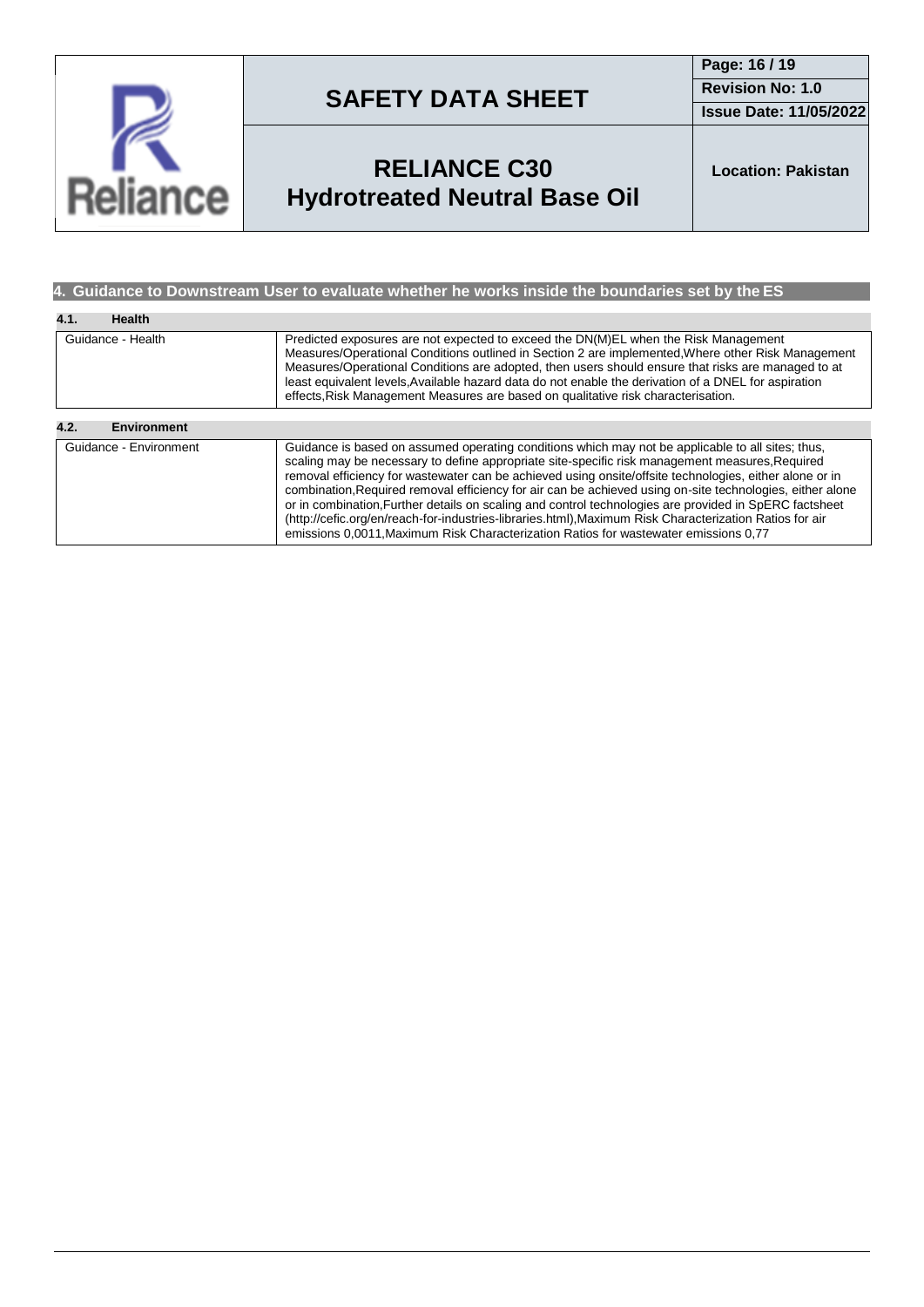

**Issue Date: 11/05/2022**

## **RELIANCE C30 Hydrotreated Neutral Base Oil**

**Location: Pakistan**

#### **1. Exposure scenario 02 - Formulation & (re)packing of substances and mixtures (classified; H304 only; IP 346 < 3%; ≤ 20.5 cSt @ 40 °C)**

| Formulation & (re)packing of substances and<br>mixtures |                                                                                                                                                                                                                                                | ES Ref.: 02 - Formulation &<br>(re)packing of substances and<br>mixtures (classified; H304 only; IP<br>$346 < 3\%$ ; $\leq 20.5$ cSt @ 40 °C)<br>ES Type: Worker | Association ref code: 2 |
|---------------------------------------------------------|------------------------------------------------------------------------------------------------------------------------------------------------------------------------------------------------------------------------------------------------|------------------------------------------------------------------------------------------------------------------------------------------------------------------|-------------------------|
| Use descriptors                                         | PROC15, PROC28                                                                                                                                                                                                                                 | PROC1, PROC2, PROC3, PROC4, PROC8a, PROC8b, PROC8b, PROC9, PROC14,                                                                                               |                         |
|                                                         | <b>SU3, SU22</b>                                                                                                                                                                                                                               |                                                                                                                                                                  |                         |
|                                                         | ERC <sub>2</sub>                                                                                                                                                                                                                               |                                                                                                                                                                  |                         |
|                                                         | ESVOC SPERC 2.2.v1                                                                                                                                                                                                                             |                                                                                                                                                                  |                         |
| Processes, tasks activities covered                     | Formulation, packing and re-packing of the substance and its mixtures in batch or continuous<br>operations, including storage, materials transfers, mixing, large and small scale packing,<br>maintenance and associated laboratory activities |                                                                                                                                                                  |                         |
| 2. Operational conditions and risk management measures  |                                                                                                                                                                                                                                                |                                                                                                                                                                  |                         |

| Contributing scenario controlling worker exposure (PROC1, PROC2, PROC3, PROC4, PROC5, PROC8a, PROC8b, PROC8b,<br>2.1<br>PROC9, PROC14, PROC15, PROC28) |                                                                                                                                                                         |  |
|--------------------------------------------------------------------------------------------------------------------------------------------------------|-------------------------------------------------------------------------------------------------------------------------------------------------------------------------|--|
| PROC1                                                                                                                                                  | Chemical production or refinery in closed process without likelihood of exposure or processes with equivalent<br>containment conditions                                 |  |
| PROC <sub>2</sub>                                                                                                                                      | Chemical production or refinery in closed continuous process with occasional controlled exposure or processes<br>with equivalent containment conditions                 |  |
| PROC3                                                                                                                                                  | Manufacture or formulation in the chemical industry in closed batch processes with occasional controlled exposure<br>or processes with equivalent containment condition |  |
| PROC4                                                                                                                                                  | Chemical production where opportunity for exposure arises                                                                                                               |  |
| PROC5                                                                                                                                                  | Mixing or blending in batch processes                                                                                                                                   |  |
| PROC <sub>8a</sub>                                                                                                                                     | Transfer of substance or mixture (charging and discharging) at non-dedicated facilities                                                                                 |  |
| PROC8b                                                                                                                                                 | Transfer of substance or mixture (charging and discharging) at dedicated facilities                                                                                     |  |
| PROC8b                                                                                                                                                 | Cleaning and maintenance                                                                                                                                                |  |
| PROC <sub>9</sub>                                                                                                                                      | Transfer of substance or preparation into small containers (dedicated filling line, including weighing)                                                                 |  |
| PROC14                                                                                                                                                 | Tabletting, compression, extrusion, pelettisation, granulation                                                                                                          |  |
| PROC15                                                                                                                                                 | Use as laboratory reagent                                                                                                                                               |  |
| PROC28                                                                                                                                                 | Manual maintenance (cleaning and repair) of machinery                                                                                                                   |  |

Product characteristics

| Physical form                                     | clear, Colourless liquid                                                           |
|---------------------------------------------------|------------------------------------------------------------------------------------|
| Concentration of the Substance in Mixture/Article | Covers percentage substance in the product up to 100 % (unless stated differently) |
| Vapour pressure                                   | Liquid, vapour pressure $< 0.5$ kPa at STP                                         |

#### Operational conditions

| Frequency and duration of use | Covers daily exposures up to 8 hours (unless stated |  |
|-------------------------------|-----------------------------------------------------|--|
|                               | <br>differently).                                   |  |

Risk management measures

| Other risk management measures:                                           |                                                                                                         |  |  |
|---------------------------------------------------------------------------|---------------------------------------------------------------------------------------------------------|--|--|
| General measures (aspiration hazard)                                      | Do not ingest.                                                                                          |  |  |
| General exposures (closed systems) (PROC 1,<br>PROC_2, PROC_3)            | Handle substance within a closed system, Sample<br>via a closed loop or other system to avoid exposure. |  |  |
| General exposures (open systems) ((PROC_4)                                | No other specific measures identified.                                                                  |  |  |
| Batch process, Elevated temperature, Use in contained<br>systems (PROC 3) | Handle substance within a closed system, Assumes<br>process temperature up to 60.0 °C                   |  |  |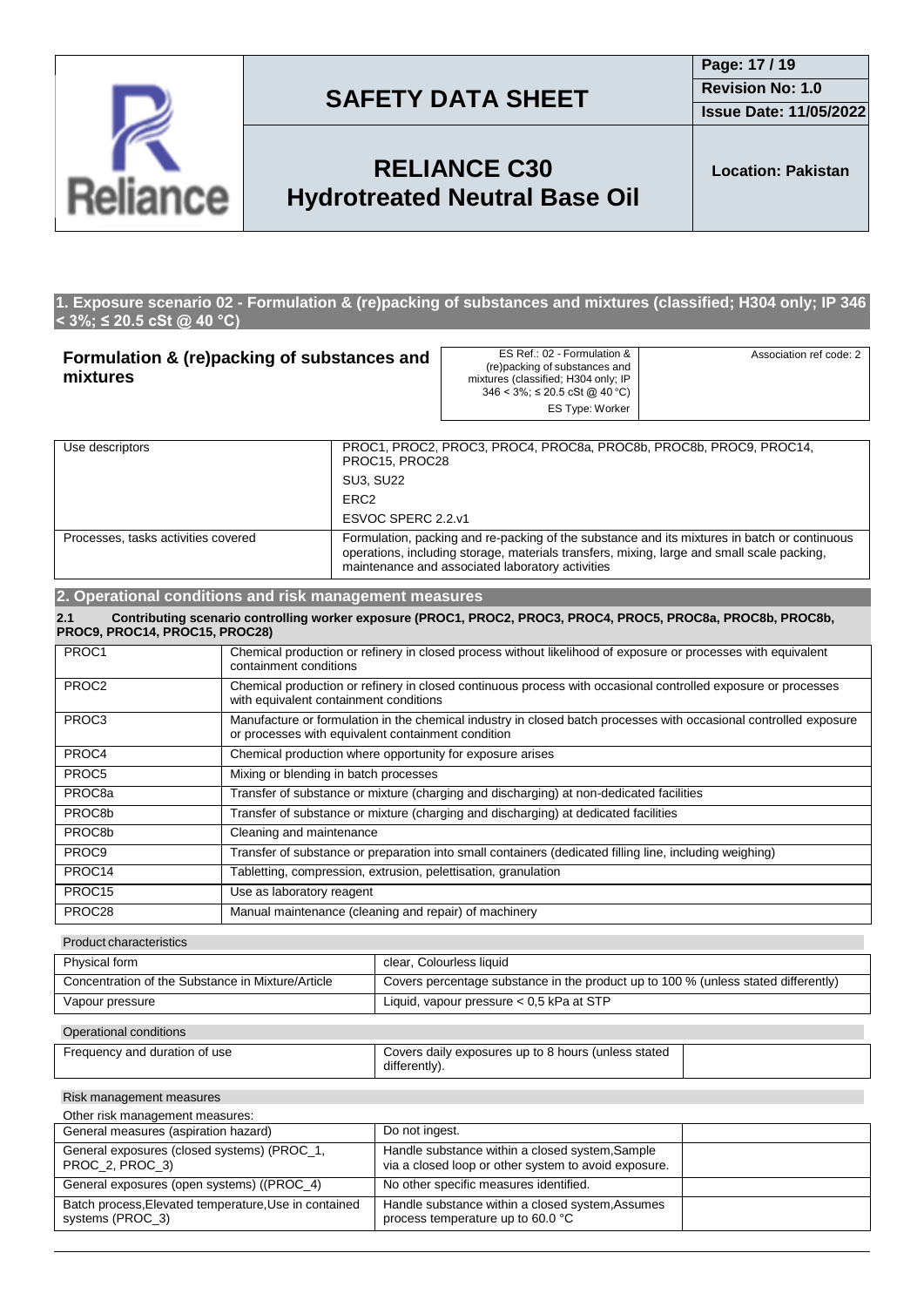

**Issue Date: 11/05/2022**

## **RELIANCE C30 Hydrotreated Neutral Base Oil**

**Location: Pakistan**

| Process sampling (PROC_9)                                                           |                          | No other specific measures identified.                                                                                                                                                                                                                               |         |
|-------------------------------------------------------------------------------------|--------------------------|----------------------------------------------------------------------------------------------------------------------------------------------------------------------------------------------------------------------------------------------------------------------|---------|
| Laboratory activities (PROC_15)                                                     |                          | No other specific measures identified, Additional<br>good practice advice. Obligations according to<br>Article 37(4) of REACH do not apply, Put lids on<br>containers immediately after use.                                                                         |         |
| Dedicated facility, Bulk transfers (PROC_8b)                                        |                          | Handle substance within a closed system, Additional<br>good practice advice. Obligations according to<br>Article 37(4) of REACH do not apply, Ensure no<br>splashing occurs during transfer.                                                                         |         |
| Mixing operations, Open systems (PROC_5)                                            |                          | No other specific measures identified.                                                                                                                                                                                                                               |         |
| Manual, Transfer from/pouring from containers, Non-<br>dedicated facility (PROC_8a) |                          | Use drum pumps, Additional good practice advice.<br>Obligations according to Article 37(4) of REACH do<br>not apply, Ensure no splashing occurs during<br>transfer.                                                                                                  |         |
| Dedicated facility, Drum/batch transfers (PROC_8b)                                  |                          | No other specific measures identified, Additional<br>good practice advice. Obligations according to<br>Article 37(4) of REACH do not apply, Ensure no<br>splashing occurs during transfer.                                                                           |         |
| tabletting, compression, extrusion or pelletisation<br>(PROC_14)                    |                          | No other specific measures identified.                                                                                                                                                                                                                               |         |
| Drum and small package filling                                                      |                          | No other specific measures identified.                                                                                                                                                                                                                               |         |
| Equipment cleaning and maintenance (PROC_8a,<br>PROC_28)                            |                          | Drain down and flush system prior to equipment<br>break-in or maintenance, Additional good practice<br>advice. Obligations according to Article 37(4) of<br>REACH do not apply, Wear suitable coveralls to<br>prevent exposure to the skin, Clear spills immediately |         |
| Storage (PROC_1, PROC_2)                                                            |                          | Store substance within a closed system.                                                                                                                                                                                                                              |         |
|                                                                                     |                          |                                                                                                                                                                                                                                                                      |         |
| 2.2                                                                                 |                          | Contributing scenario controlling environmental exposure (ERC2, ESVOC SPERC 2.2.v1)                                                                                                                                                                                  |         |
| ERC <sub>2</sub>                                                                    | Formulation into mixture |                                                                                                                                                                                                                                                                      |         |
| ESVOC SPERC 2.2.v1                                                                  |                          | Formulation & packing of preparations and mixtures: Industrial (SU10)                                                                                                                                                                                                |         |
| <b>Product characteristics</b>                                                      |                          |                                                                                                                                                                                                                                                                      |         |
| Physical form                                                                       |                          | clear, Colourless liquid                                                                                                                                                                                                                                             |         |
| Vapour pressure                                                                     |                          | Liquid, vapour pressure < 0,5 kPa at STP                                                                                                                                                                                                                             |         |
| Operational conditions                                                              |                          |                                                                                                                                                                                                                                                                      |         |
| Amount used                                                                         |                          | Fraction of EU tonnage used in region:                                                                                                                                                                                                                               | 0,1     |
|                                                                                     |                          | Regional use tonnage (tons/year):                                                                                                                                                                                                                                    | 3900    |
|                                                                                     |                          | Fraction of regional tonnage used locally:                                                                                                                                                                                                                           | 1       |
|                                                                                     |                          | Annual site tonnage (tons/year):                                                                                                                                                                                                                                     | 3900    |
|                                                                                     |                          | Maximum daily site tonnage (kg/day)                                                                                                                                                                                                                                  | 13000   |
| Frequency and duration of use                                                       |                          | Continuous use/release.                                                                                                                                                                                                                                              |         |
|                                                                                     |                          | Emission days (days/year):                                                                                                                                                                                                                                           | 300     |
| Environmental factors not influenced by risk                                        |                          | Local freshwater dilution factor:                                                                                                                                                                                                                                    | 10      |
| management                                                                          |                          | Local marine water dilution factor:                                                                                                                                                                                                                                  | 100     |
| Other given operational conditions affecting<br>environmental exposure              |                          | Release fraction to air from process (initial release<br>prior to RMM):                                                                                                                                                                                              | 0,0025  |
|                                                                                     |                          | Release fraction to wastewater from process (initial<br>release prior to RMM):<br>Release fraction to soil from process (initial release                                                                                                                             | 0.00005 |

| Risk management measures                                                                                      |                                                                                         |  |
|---------------------------------------------------------------------------------------------------------------|-----------------------------------------------------------------------------------------|--|
| Technical conditions and measures at process level to<br>prevent release                                      | Common practices vary across sites thus<br>conservative process release estimates used. |  |
| Technical onsite conditions and measures to reduce or<br>limit discharges, air emissions and releases to soil | Risk from environmental exposure is driven by<br>freshwater sediment.                   |  |
|                                                                                                               | Prevent discharge of undissolved substance to or<br>recover from onsite wastewater.     |  |